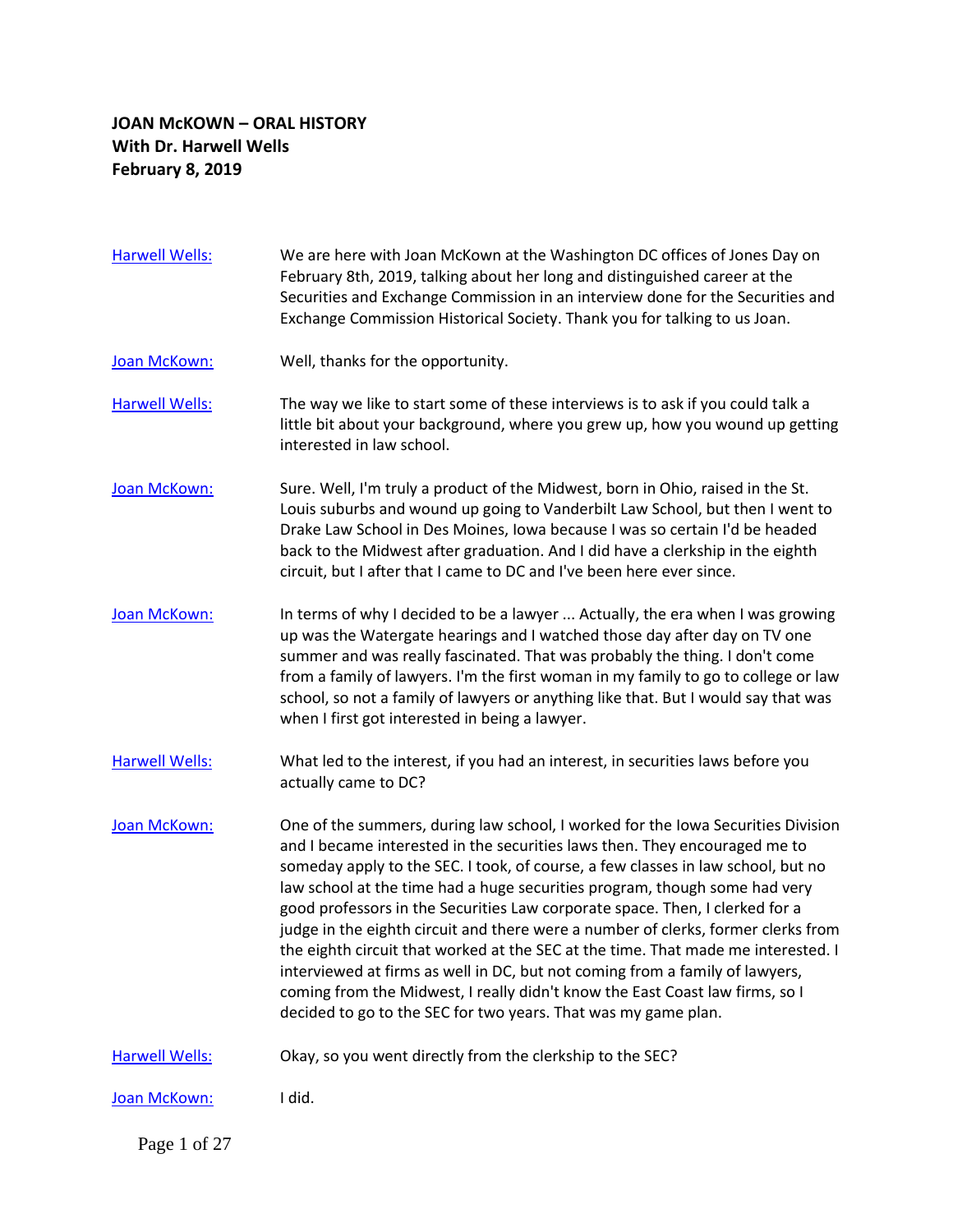- [Harwell Wells:](https://www.rev.com/transcript-editor/Edit?token=4I9TG69I9nLl1iWGTZg8qplyvJxWcIWS4wWkEa0gorZcLtY6zsWoYiOQ4aLavEds9qY8oj0a4UYMOuxQegGXH-115yI&loadFrom=DocumentSpeakerNameDeeplink&ts=149.79) Okay. Can you talk a little about how you got hired, what the process was?
- [Joan McKown:](https://www.rev.com/transcript-editor/Edit?token=iBu7W3bWIlDPQQNUOveVvO8fVRRo2TXmn2C5gGalhjslrBCd7htGBveWxLv6ohAWV9_bfY11bYQcJGD1wB72UIymJJA&loadFrom=DocumentSpeakerNameDeeplink&ts=155.75) The SEC at the time sent letters to various judges on the federal appellate level. At least that was my experience. The letters asked their clerks to apply for a position, and there were other government agencies that did that at the time as well. I don't know that my path actually exists anymore because I know the SEC hires a lot of people who have been at law firms for several years, but I did go straight from a clerkship and they were one of the agencies that I interviewed with, along with a couple of law firms. But I decided I really didn't know the law firms, but I knew people that were former clerks that were at the SEC. So I guess the rest is history, but that's certainly how I got started there.
- [Harwell Wells:](https://www.rev.com/transcript-editor/Edit?token=Mu9Wi9Z9W326Hi4MDHlbego4-SasN_1gFGSquVD4ub5a_zb4USNNS2ZDJju7W1kIk-4LHECOP76eXJ6KmstFGVopmAY&loadFrom=DocumentSpeakerNameDeeplink&ts=210.27) Okay. If I'm correct, you actually started in the office of the general counsel and then moved to enforcement after a year.
- [Joan McKown:](https://www.rev.com/transcript-editor/Edit?token=m87yK-lXrI2n6Lch8lLJ2NoJgYDeNbkWFhDTJVXAHMg4ipeG8Z85qUSDs79TMmBvBo3bpTvp1bonXCSq4i6i0JP8GHY&loadFrom=DocumentSpeakerNameDeeplink&ts=216.32) Right.
- [Harwell Wells:](https://www.rev.com/transcript-editor/Edit?token=oM-YTbyFei62Uv8j9wtiGe7EWx0NxjFjbO5KzK4oVv7X4OfO2QF9FKtGPXBCJtd7lVi3cobILVvo6w2L2qtZJwdhIrQ&loadFrom=DocumentSpeakerNameDeeplink&ts=218.99) How did you wind up getting hired in the general counsel's office? And why make the move to enforcement?
- [Joan McKown:](https://www.rev.com/transcript-editor/Edit?token=B2f9P6j_T-e12TdQYfFhbdGWMrztOkgFGmR4ul-U1hWtHozPggPQ_vtyKtkUSIvAtRaMIOcyiihth3n5sIxSb2Q8E7s&loadFrom=DocumentSpeakerNameDeeplink&ts=220.35) The general counsel's office was the group that sent the letters to the various judges and I loved it. It was a great opportunity. I learned a lot that year, but I decided that enforcement was where I wanted to go. And now of course, there's much more process around hiring. When I first was hired at the SEC I was interviewed by many people, one of whom was former commissioner and chair Elisse Walter. Colleen Mahoney, and a number of luminaries of the SEC bar interviewed me…Jake Stillman. I met a lot big names at the time I interviewed.
- [Joan McKown:](https://www.rev.com/transcript-editor/Edit?token=3wGNJYqcAWMlnhYTXKgqLgggMjsHyhKJV7t_E2ugxI0ZJL04PcnvTPDYeljFVpoLXo3JjSLo-7IrV9UhWxNN8_hRehg&loadFrom=DocumentSpeakerNameDeeplink&ts=265.19) Of course, I went through interviews there. At that point in time, which was the mid 80s, it was much easier to move, if you were a staff attorney, from one division to another. I actually told a friend of mine in enforcement, Liz Gray, who's now at Willkie, that I was thinking about making a move and I was interested in enforcement. The next day her supervisors, Kathy Kalinowski and Tom Ferrigno gave me a call, asked me to come down and after speaking for a little bit, offered me a job on the spot. So very different now. There's much more process around it, but at the time, there was a lot of turnover and so there was constant hiring.
- [Harwell Wells:](https://www.rev.com/transcript-editor/Edit?token=bktYyqMVP-3DWUva6R8Oi48l2diXTrtZATgVPBz8r4X9C9G5BuLNx1SW2r2f32YiMG_6gGR312o4zBRVC4oGPG7gAdQ&loadFrom=DocumentSpeakerNameDeeplink&ts=310.49) Why a lot of turnover?

[Joan McKown:](https://www.rev.com/transcript-editor/Edit?token=o9E35ZwpvEv7NS-zBNCpjoXZIHqZnxev3M70fKO1xGLPjPwkiUWYxMwzlhm1wL22MBwfpq5BN9x186pXWrYd-6ovDtI&loadFrom=DocumentSpeakerNameDeeplink&ts=313.7) A lot of opportunities I think that were opening up. People were coming to the SEC. They were there for a couple of years and then they went out. The defense practice was growing, as the SEC was starting to grow in terms of the cases that they brought, the number of cases, so growing opportunities in the defense bar and in house. That was part of what ultimately led to pay parity and efforts to achieve better pay so that there would be more retention, but there was a lot of turnover at the time and I was a beneficiary.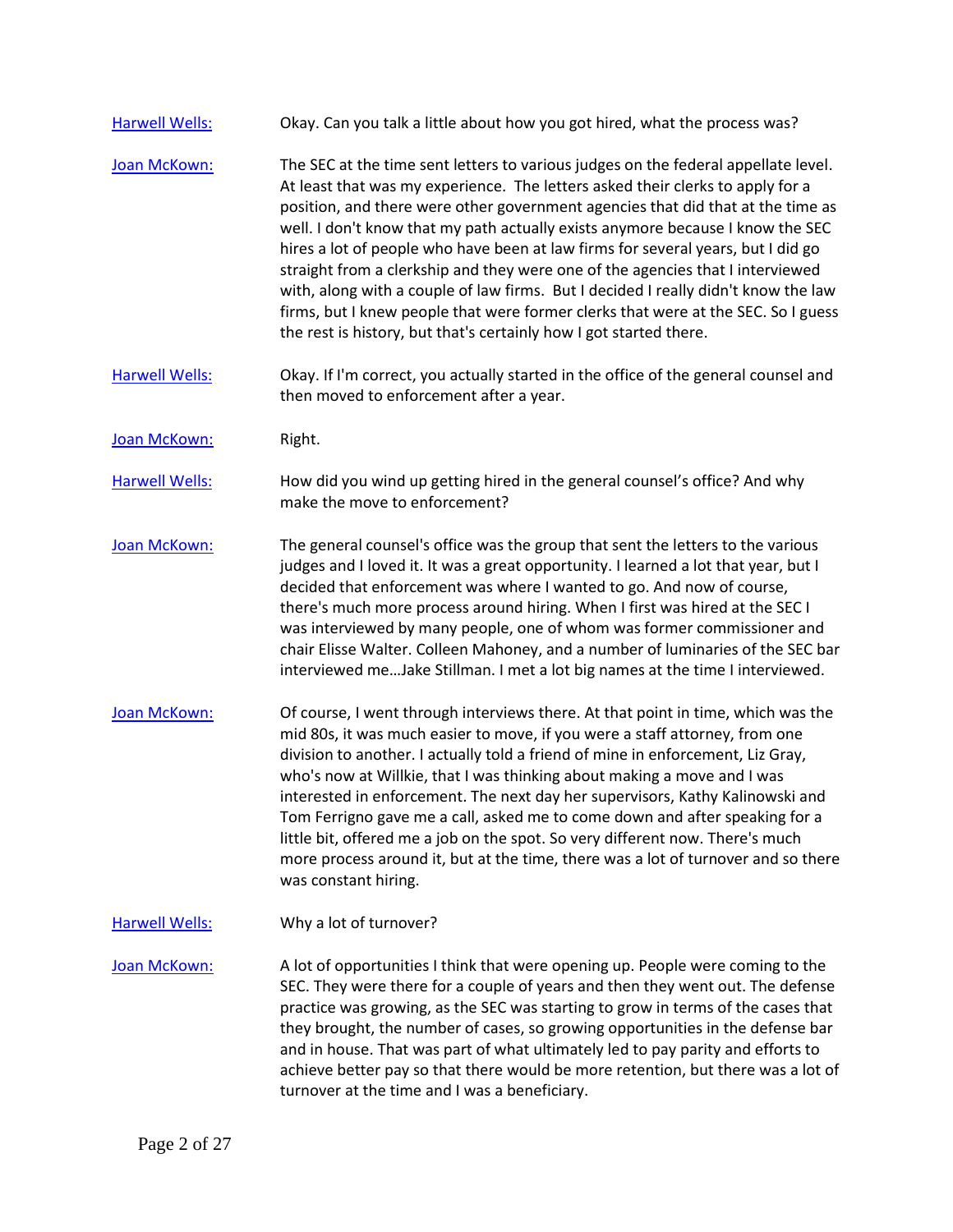- [Harwell Wells:](https://www.rev.com/transcript-editor/Edit?token=YUJP28UdSOFWmYt38mG8TU8JLSN0ISWzhhJABxhCRxbM6isa_IV5GT-bDriK1mByr3tCV-SpDSQoP6-y0tTb-2-MKkI&loadFrom=DocumentSpeakerNameDeeplink&ts=355.14) What was attractive about enforcement out of the different divisions? I won't ask you to compare the other divisions perhaps. What was attractive about enforcement?
- [Joan McKown:](https://www.rev.com/transcript-editor/Edit?token=FoGC7p_mqtTg_DLVI6hulmvN2AjPU1hi7nldAcDAaMkPlHvddBw6mKNKHfgrdomxznlWpmaqBhympLjHz3ahBELIYz8&loadFrom=DocumentSpeakerNameDeeplink&ts=361.7) Right. For me, I loved the activity. I loved that things were going to happen by a certain point in time, not that they don't happen in other divisions. But for me, it was the exciting place to be.
- [Harwell Wells:](https://www.rev.com/transcript-editor/Edit?token=Ub0Pscc34u1_4K_qV8NkkXCJ1lUROzZCj2LV0Hm8upmu24miPHDJHkGE0qEnngW6Pq5uxlphue0YdMS4ZCndmV8OjuA&loadFrom=DocumentSpeakerNameDeeplink&ts=380.69) I know this was a time in the late 80s when enforcement had a series of extraordinarily high-profile matters and there was a lot of coverage of enforcement. What was the image of enforcement, if I can ask, when you went there?
- [Joan McKown:](https://www.rev.com/transcript-editor/Edit?token=FiV9IpTIQpq_upwtUlVa0re3VyvkODNu4YI5WC5wyEeVI0Qi7VavYQtqbbJiO7l8vTWRoJTiQvYsmHX5zDFKqO1Jx9E&loadFrom=DocumentSpeakerNameDeeplink&ts=394.29) The image of enforcement: it was very interesting. It was aggressive, yet thoughtful. Gary Lynch was the director at the time. You're right, it was a time that they were starting to bring cases that really burnished the reputation of the SEC and raised the profile. It was an exciting place to be. It was full of energy. My image of the SEC when I first came in though ... The SEC had just had their 50th anniversary and so they had a contest for a motto. As I recall, it was "good people, important problems, workable laws," which is probably not going to sell soap anywhere. It's not great advertising, but it really was the embodiment, I think, of the place at the time. It really was good people and important issues and an effort to make the laws very workable. For me that was the overall place and enforcement was the place that attracted me the most.
- [Harwell Wells:](https://www.rev.com/transcript-editor/Edit?token=RET0xyTHS8XKA5Bl4G4C7l0jJXfGRX1lJjw4Sf2WMew57KOzgz03eqPetVlXOFxmXkm5kRVfssjLKIDACBaCLY-SyTQ&loadFrom=DocumentSpeakerNameDeeplink&ts=459.66) I should ask because I eventually will get to your work on the enforcement manual, the modern enforcement manual, but when you first entered, what kind of training did lawyers receive? How did you learn the policies that eventually were put into the enforcement manual?
- [Joan McKown:](https://www.rev.com/transcript-editor/Edit?token=Eu_vbUUOS8xAmYUOQc5DxTTvZZJpqAfBOtP0GrEwm3nu5T6v4ukDugoVFN_EEKDNbqPIA7pz_3mCIS_U2KD-aaf8Jfo&loadFrom=DocumentSpeakerNameDeeplink&ts=473.79) There were very few policies that were in writing. Over time that certainly changed. More and more were put into writing, and we will talk about the manual I know later. But a lot of it was that I had really great mentors. Colleen Mahoney was certainly a mentor and someone who taught me what was expected and what the agency was looking for in the Enforcement Division then. As I mentioned Kathy Kalinowski and Tom Ferrigno were my first supervisors and I learned ... Phil Parker was the chief counsel at the time. I learned a lot from all of them.
- [Harwell Wells:](https://www.rev.com/transcript-editor/Edit?token=nOxhWQvXHsaRk2N0_gQiIs7xuA9fs0rRMvlxzX4tMoFR5uYTQ3HPikSAo_gxCTTEKC1jrXTgjm7U32b04QlC0RIB1LA&loadFrom=DocumentSpeakerNameDeeplink&ts=511.44) You mentioned mentorship from people, which leads me to my question. At the time, I don't know what the experience of a woman joining the SEC was. Clearly in 20 to 30 years before, it would have been very unusual though. I believe the SEC did have something of a record of employing women, but it was still within a decade of Roberta Karmel being the first female commissioner, and I'm curious about what your experience there was.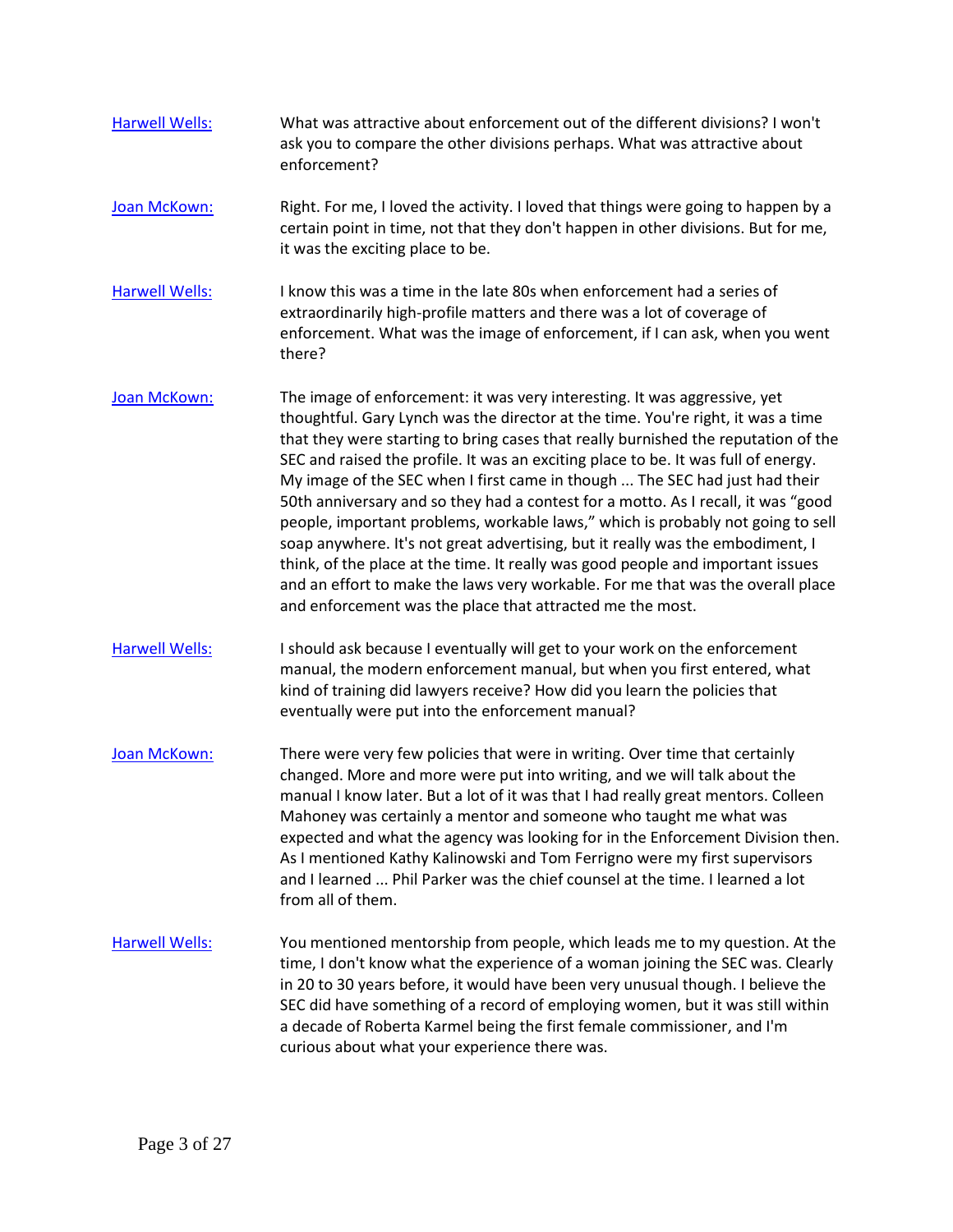| Joan McKown:          | It varied depending on where you were within the agency. There were many<br>women in senior positions -- Linda Quinn, Elisse Walter, Linda Feinberg, Colleen<br>Mahoney certainly were very senior. And I'm sure there's many others. Kathy<br>McGrath was head of investment management. There were many senior<br>women, but very few of them were in enforcement. So enforcement was a<br>division where there weren't a lot of women. I was very fortunate though. My<br>timing was great. Gary Lynch and Bill McLucas, who followed him as division<br>director, were very interested in expanding and having more diversity as part of<br>that.                                                                                                                                                                                                                                                                                      |
|-----------------------|--------------------------------------------------------------------------------------------------------------------------------------------------------------------------------------------------------------------------------------------------------------------------------------------------------------------------------------------------------------------------------------------------------------------------------------------------------------------------------------------------------------------------------------------------------------------------------------------------------------------------------------------------------------------------------------------------------------------------------------------------------------------------------------------------------------------------------------------------------------------------------------------------------------------------------------------|
| <b>Harwell Wells:</b> | I should ask as well. In another interview, Emily Gordy mentioned you as<br>providing mentoring to her. Maybe this is a point at which to ask how did you<br>intern and try to provide mentoring for young attorneys, who eventually served<br>with or under you at the SEC?                                                                                                                                                                                                                                                                                                                                                                                                                                                                                                                                                                                                                                                               |
| Joan McKown:          | Emily Gordy is someone that I worked with for many years and it was hard for<br>me when Emily left, because I really had gotten so used to her. I think we could<br>finish each other's sentences, but I don't know that I consciously thought of<br>being a mentor. I'm thrilled if people viewed me that way, but I certainly did try<br>to be someone that had an open door that you could always come in and ask a<br>question of. There was never any stupid question. I always said the only stupid<br>question is the one that's not asked. Since we attended every commission<br>meeting in the group I was in, we really had the opportunity to talk about where<br>the commission was headed, how we should be internalizing what they were<br>doing and helping people with their cases to be consistent with that. I think a lot<br>of it is, for a mentor, is really just to have an open door. That would be the<br>biggest. |
| <b>Harwell Wells:</b> | The group was the chief counsel's office?                                                                                                                                                                                                                                                                                                                                                                                                                                                                                                                                                                                                                                                                                                                                                                                                                                                                                                  |
| Joan McKown:          | Yes. Right.                                                                                                                                                                                                                                                                                                                                                                                                                                                                                                                                                                                                                                                                                                                                                                                                                                                                                                                                |
| <b>Harwell Wells:</b> | Which actually leads to the next question, because you joined in, I believe,<br>1986.                                                                                                                                                                                                                                                                                                                                                                                                                                                                                                                                                                                                                                                                                                                                                                                                                                                      |
| Joan McKown:          | Right.                                                                                                                                                                                                                                                                                                                                                                                                                                                                                                                                                                                                                                                                                                                                                                                                                                                                                                                                     |
| <b>Harwell Wells:</b> | And had what seems to be-                                                                                                                                                                                                                                                                                                                                                                                                                                                                                                                                                                                                                                                                                                                                                                                                                                                                                                                  |
| Joan McKown:          | As a staff attorney.                                                                                                                                                                                                                                                                                                                                                                                                                                                                                                                                                                                                                                                                                                                                                                                                                                                                                                                       |
| <b>Harwell Wells:</b> | As a staff attorney, but you had a very rapid rise. Branch chief, assistant director<br>and then I believe in 1993, became Chief counsel. To what do you attribute that<br>pretty rapid successful career?                                                                                                                                                                                                                                                                                                                                                                                                                                                                                                                                                                                                                                                                                                                                 |
| Joan McKown:          | In part it was the turnover. I was fortunate in that regard, that the opportunities<br>opened up. Very often I would feel like I was just learning the ropes, learning                                                                                                                                                                                                                                                                                                                                                                                                                                                                                                                                                                                                                                                                                                                                                                     |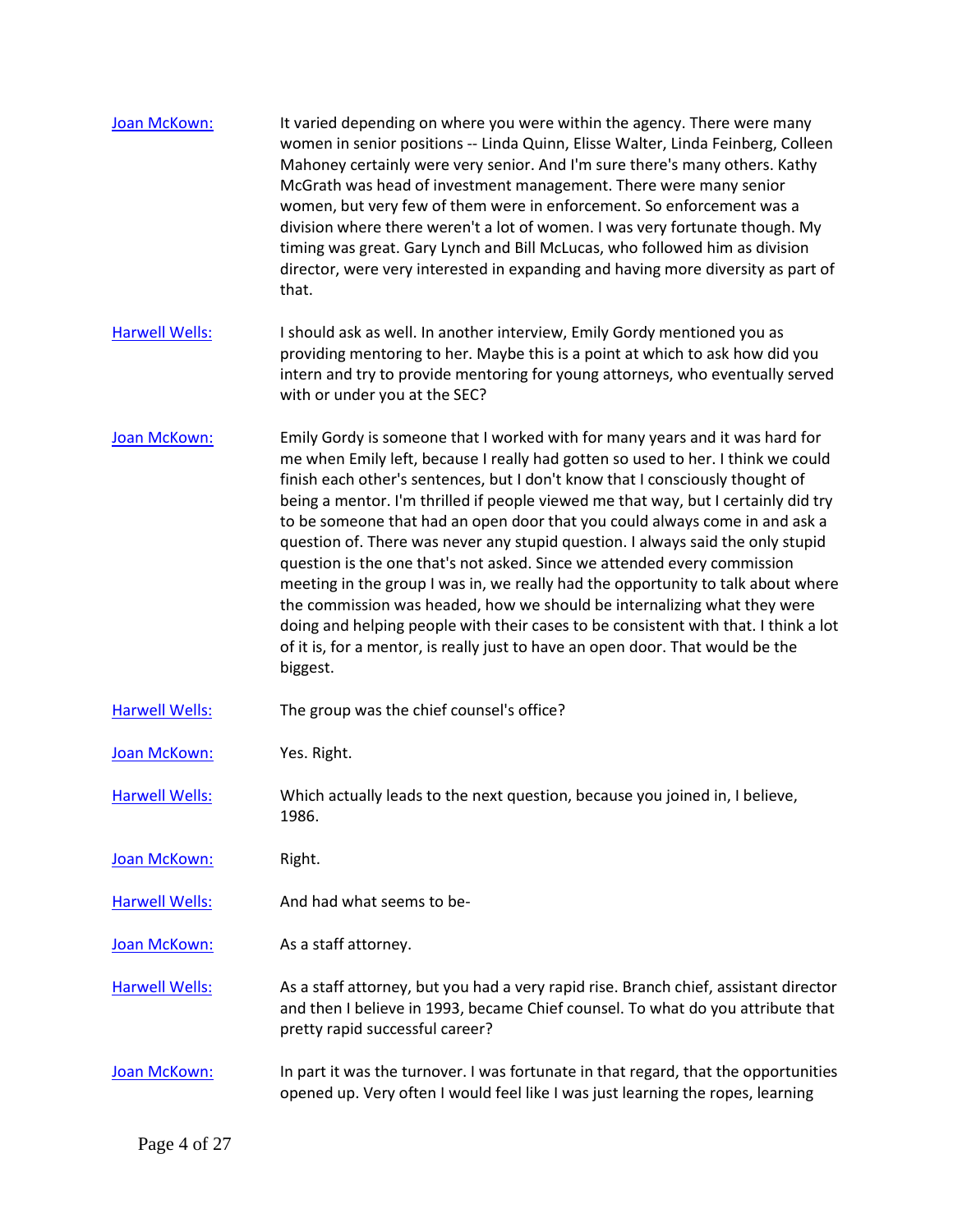what was expected of me. Then another opportunity for advancement arose, which I did always apply for. I will say one of the first steps of a new position is applying for and I think that sometimes people lose sight of that. I certainly applied for opportunities and I was fortunate to get them, but I also work very hard. I remember when I applied for branch chief, I had a conversation in the hallway with Jerry Eisenberg, who was an assistant director in another group, and he was a mentor to many people, a great leader.

[Joan McKown:](https://www.rev.com/transcript-editor/Edit?token=uoinDxan92ked4aVyajbOrN0J6tJYG3fW7qsjZQc6AyVxqfwobGMldgxGuBqJggocjkB1l5A1AsEhTnLTXRLzOUzPe4&loadFrom=DocumentSpeakerNameDeeplink&ts=741.45) And he said, "Are you going to apply for that branch chief job?" I said. "I'm debating," because other people I felt had maybe more knowledge of the securities laws and that sort of thing. They'd been out longer. Jerry just said, "You should apply," and I did and I'm glad I did, but a lot of it was being there at the right time, applying and working hard and thinking about ... I think the key to advancement with any organization is getting things done, moving a case along, moving an investigation along. If you're in another division, the rulemaking. Your supervisor becomes so dependent. They want someone they can rely on. If it's a report that needs to be done, the key is to figure out how to get it done, not to raise a million questions.

[Harwell Wells:](https://www.rev.com/transcript-editor/Edit?token=N95AmvSidyp5F_GY29jj3Ol-YYBrnmumhYVCVPWj6j38ZvUblHtJqQNc2xYZqQfgeXTs2fQWuH7zL2cW6SwaundzuXE&loadFrom=DocumentSpeakerNameDeeplink&ts=800.86) I want to get to the chief counsel's office in a second. Are there any particularly memorable matters you worked on before you got to the chief counsel's office or issues perhaps that you faced before you took that position?

[Joan McKown:](https://www.rev.com/transcript-editor/Edit?token=75O7wV2AhDk4NdaEgG4Zb1TDkTUfpVuX1qzkxVJKdngN_QNJGiWJRj7UljPTBKgzKwbMbb2J9aQAz_JiemlQCp-L5wA&loadFrom=DocumentSpeakerNameDeeplink&ts=814.39) I was in the chief counsel's office the entire time, starting as a staff attorney. The good thing about being in that group is you had the opportunity to work with every division, because they all have liaisons and they have input on the enforcement matters. I had a great opportunity to work with all the different divisions, people, of course, in the home office, but especially the Regional Offices as well. Two-thirds of the enforcement staff, at least at the time, I don't know about today, although it's probably still pretty close, two-thirds of the enforcement staff are in the regions. I had the opportunity to work with them. It was a time of certainly big cases, but there was also a lot of penny stock type cases, which might be called micro-cap now. That was what I would call a highvolume business for the SEC. There was a lot of work, a lot of regulated entity, broker-dealer, investment-advisor type work, but especially in the broker-dealer space, because that was where a lot of the penny stock cases resided.

[Harwell Wells:](https://www.rev.com/transcript-editor/Edit?token=MdTkvkjqfWWSxTZCv826Scyx2Al-3X_kZQCYd_ZhcOiubSCuG1X-ynB7iB9_zm_PDQcFUD9JE08lzTno1INXtV23-O8&loadFrom=DocumentSpeakerNameDeeplink&ts=878.05) Okay. You bring up a good point, which is about the Regional Offices. How did they interact, in your experience, with the enforcement staff of the division enforcement in Washington? Did the attorneys in the Regional Offices, as best you could tell, see themselves as being part of the Enforcement Division, or would they have identified more with the office? How did that interaction work?

[Joan McKown:](https://www.rev.com/transcript-editor/Edit?token=P7TTwasC8G6f-y8T2et1DBO0wgvIBtfMp7htgLCARNTzD8TnJny19IG2BHqFwFgzqhMwuIdXWr-IesyOp6sW86nYz-c&loadFrom=DocumentSpeakerNameDeeplink&ts=904.6) Well, I always viewed them as part of the division. I guess they could answer better the question of whether they view themselves as part of a region. They certainly were part of a region, but I certainly made every effort I could, especially as branch chief or assistant director and certainly as Chief counsel, to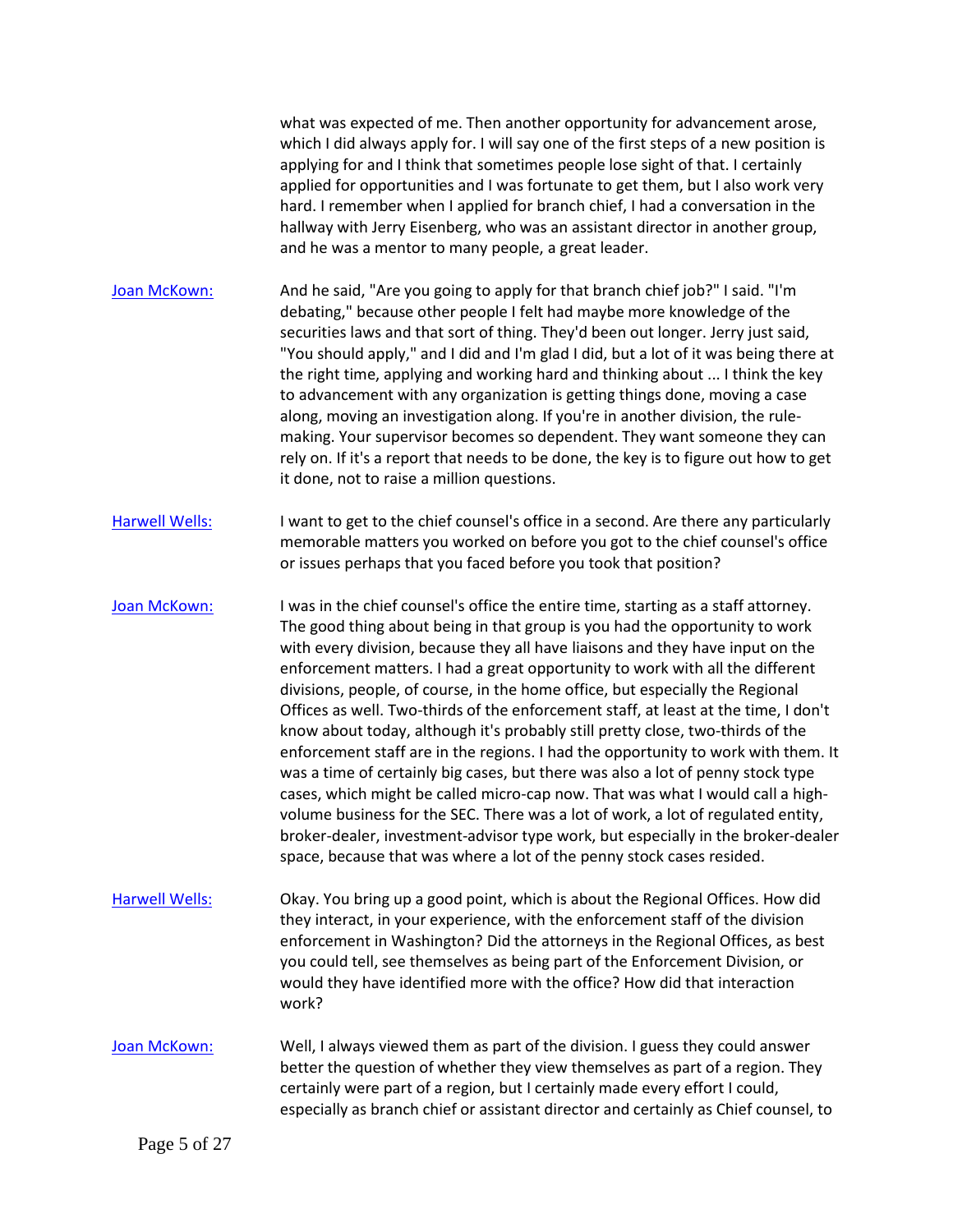... The regions are a very important part of the SEC, certainly from an enforcement standpoint and exam standpoint, because so much of the staff is out in the regions.

- [Joan McKown:](https://www.rev.com/transcript-editor/Edit?token=4zKvrdEHpM-4WQJlR8I7OErZJicXQBHXsTVGZ4OVDCkbduRqrHaQfQ-WZKUBA7dzOWxs8b2ZX9xas1p3JizUoQI0CdU&loadFrom=DocumentSpeakerNameDeeplink&ts=934.86) The key is communication, making sure that people understood where the commission was headed, because especially prior to current technology, where the staff in the regions can watch the weekly closed commission meetings where enforcement matters are considered. At that point, they couldn't, so the key was how to get the information out to the regions so that they understood where the commission was. Fortunately, people would call a lot throughout the course of the investigation. You certainly interacted with them at the formal order stage, and as they were receiving Wells submissions or settlements and working through that with them so that they could be successful when they went up to the commission.
- [Harwell Wells:](https://www.rev.com/transcript-editor/Edit?token=zq1h2ulaHt_e4Jahyv7OKv7yR8DWQpvbcRRolIwx3JIsVP7tLBzWs3GFTJ7rZWDLlLxtGECl0_IvTMIA2f55PcE--QE&loadFrom=DocumentSpeakerNameDeeplink&ts=981.03) As a follow-up, would you actually go out to the offices? How did you make sure you kept those connections?
- [Joan McKown:](https://www.rev.com/transcript-editor/Edit?token=PuNsXxheszC_B4_fyHwENT3YDyg9HafA8eE10vUKvQF5KpoSxoJXJEyVIMwFidC7xbWl4bG2Q2CkkB90Wib8_ivaXDg&loadFrom=DocumentSpeakerNameDeeplink&ts=989.26) Part of it was you're on the phone a lot. That was a big part of it. Remember this is pre email. In fact, the first email connection for the SEC was between the chief counsel's office and the Denver Regional Office. It was developing that. How are we going to do that, that sort of thing. It really wound up developing more naturally. Certainly, your ability to communicate grew dramatically with email and that sort of thing, and also just teleconferencing being better. Then of course video conferencing was the ultimate ability to have meetings, but in the earlier days, it was a challenge. There was an annual chief enforcement attorneys conference. That was important, of course, and the one-off conversations.
- [Joan McKown:](https://www.rev.com/transcript-editor/Edit?token=nuPBH2uJVIJAGglzXtGqSi79xSDrubHaNGcY4DwooGK8QB7WDSbGNvaYP5KE9_QBcp3uqMS5IkGwOcPUw_q-FBxyavQ&loadFrom=DocumentSpeakerNameDeeplink&ts=1043.29) Also there was a period of time where there would be the senior heads of enforcement ... At that point there were only five regions and the five heads of enforcement from those five regional offices and I would get together at least once a year. You had meetings, you had phone calls, but it was a challenge.
- [Harwell Wells:](https://www.rev.com/transcript-editor/Edit?token=L4Y_U8Iyh5wolSW-SEKRXwAGoXRDRW3n15zD6vyr1vdKzVxFobmPkexc3WZMaxh1AiyNLf7_oXRKZ0azbnQMjXpjoKI&loadFrom=DocumentSpeakerNameDeeplink&ts=1078.04) Quick question: you say chief enforcement attorneys. Who would that cover?

[Joan McKown:](https://www.rev.com/transcript-editor/Edit?token=B8UTDFVGZyWSmFkCdA-dvWVM_bBURbAGoTiHsvti-r5nU7ssXZFrkjKnmpgUsM1GOwz7KUTICNJOCtklTxllf7WG6-o&loadFrom=DocumentSpeakerNameDeeplink&ts=1082.07) Well, the chief of enforcement attorneys conference that would be held annually included ... One of the things that Bill McLucas did was he expanded it from the very senior level to include down to branch chiefs.

[Harwell Wells:](https://www.rev.com/transcript-editor/Edit?token=jABHBE2nAhQzMK07wGyIiWo3gjIXYbmbU3_w8uoaI2JqJg-XSZ4cLCSeONTRR3mfumL6owN0YaFNebRPVl3C5PHxapw&loadFrom=DocumentSpeakerNameDeeplink&ts=1097.38) Okay.

[Joan McKown:](https://www.rev.com/transcript-editor/Edit?token=1VaExTMcRuXdLRPPLxD7xnXFlcOQF1YrB6puJ0Z7l-KAxgG7NqNArlBTVcBson5eWJyfhSBC83Ud786vcwBcsefbQKs&loadFrom=DocumentSpeakerNameDeeplink&ts=1098.29) It included accountants too. I should say that, yes.

[Harwell Wells:](https://www.rev.com/transcript-editor/Edit?token=gXvF2ScsYbQSQdqPh4DUbfLjVqziHvqI6JDkqcRlY2eUnfZmzlE8iGE63_GmNazr3ujE9UhQIZXyR5mts7Gsfew2UmU&loadFrom=DocumentSpeakerNameDeeplink&ts=1103.17) Oh. Before we go further to talk about chief counsel's office, can you explain what the responsibilities of the chief counsel's office of the Enforcement Division are?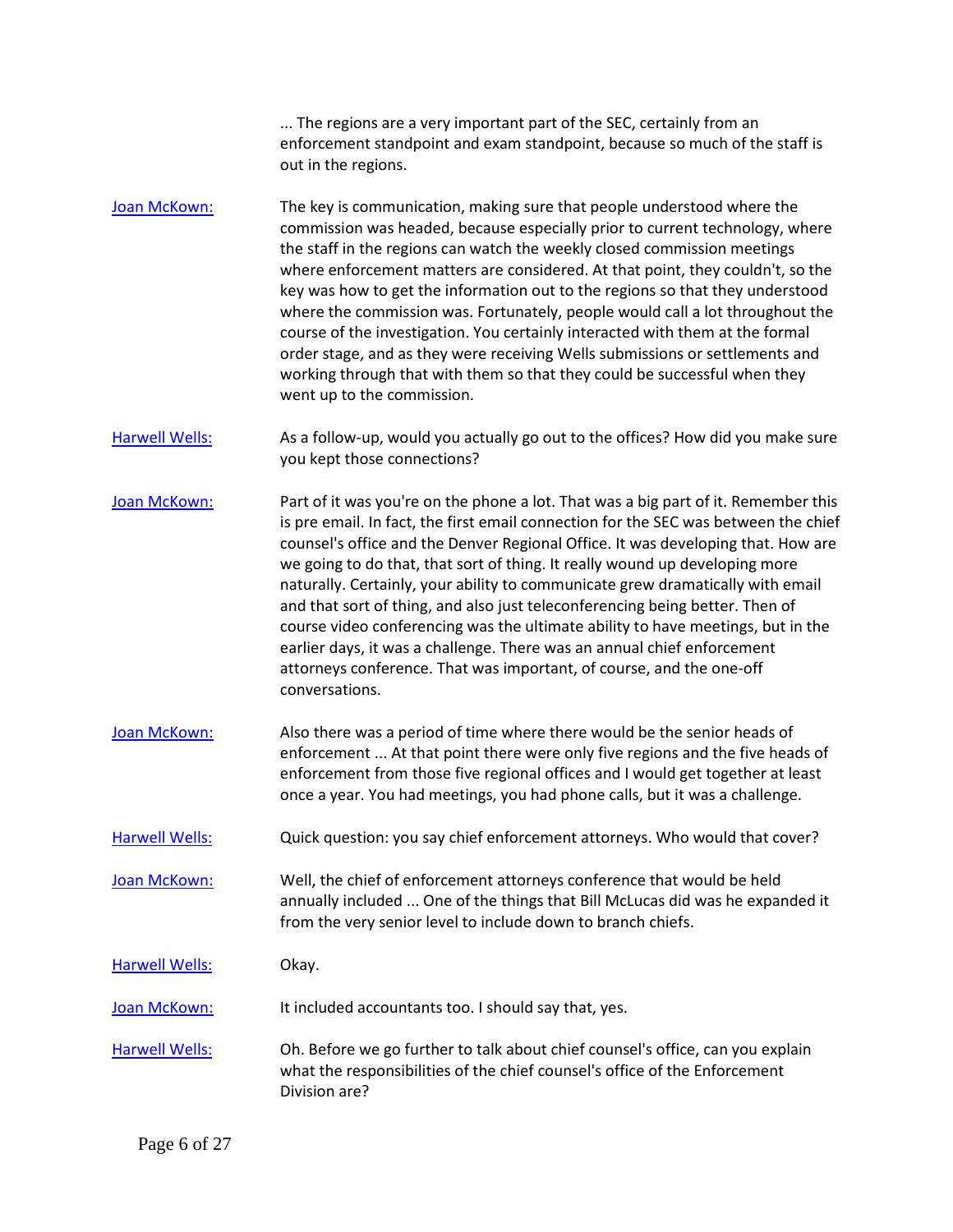| Joan McKown:          | Sure. well, my view is you're counsel to the enforcement staff and you help<br>them make certain that their cases are consistent with commission and division<br>policy, which again, a large part of that is communication. You should be<br>communicating throughout the life of their investigation with them. Certainly<br>when they have a memo that goes up to the commission and, of course, the<br>chief counsel doesn't act alone. There's a whole team. You've been great about<br>saying the chief counsel's office. It's a whole team of people review all the<br>matters that go up to the commission. They review them to make sure that they<br>are legally sufficient. From an evidentiary standpoint. They are sufficient and<br>from a policy standpoint, they are consistent with what the commission is going<br>to be looking for.                                                                                                                                         |
|-----------------------|-------------------------------------------------------------------------------------------------------------------------------------------------------------------------------------------------------------------------------------------------------------------------------------------------------------------------------------------------------------------------------------------------------------------------------------------------------------------------------------------------------------------------------------------------------------------------------------------------------------------------------------------------------------------------------------------------------------------------------------------------------------------------------------------------------------------------------------------------------------------------------------------------------------------------------------------------------------------------------------------------|
| Joan McKown:          | Also part of that is when the other divisions were doing rulemaking. They would<br>come to the chief counsel's office to make certain that the rules that were being<br>implemented were workable and think about how we would enforce those<br>particular rules. How would they impact cases that had already been filed? You<br>don't want to undercut something that's already been filed. Then of course if<br>there's any legislation, you worked on that.                                                                                                                                                                                                                                                                                                                                                                                                                                                                                                                                 |
| <b>Harwell Wells:</b> | Oh, so legislation related to enforcement, you would actually have a hand in?                                                                                                                                                                                                                                                                                                                                                                                                                                                                                                                                                                                                                                                                                                                                                                                                                                                                                                                   |
| Joan McKown:          | Right.                                                                                                                                                                                                                                                                                                                                                                                                                                                                                                                                                                                                                                                                                                                                                                                                                                                                                                                                                                                          |
| <b>Harwell Wells:</b> | You've already answered part of this question. But when an enforcement<br>matter would come to you  As you said you'd be interacting with the attorneys<br>almost from the beginning.                                                                                                                                                                                                                                                                                                                                                                                                                                                                                                                                                                                                                                                                                                                                                                                                           |
| Joan McKown:          | Right.                                                                                                                                                                                                                                                                                                                                                                                                                                                                                                                                                                                                                                                                                                                                                                                                                                                                                                                                                                                          |
| <b>Harwell Wells:</b> | But still, what kind of questions would you ask of them? What did you view<br>when let's say you're talking to  an attorney's actually handling an<br>enforcement matter. What would your actual interaction be like? What kind of<br>questions might you ask? How would you try to communicate those concerns?                                                                                                                                                                                                                                                                                                                                                                                                                                                                                                                                                                                                                                                                                 |
| Joan McKown:          | Well, and of course how you communicate the concerns is very important. I<br>used to say to my group that how you say the question isn't so important as the<br>question itself, because you want to be working together as a team and not<br>sitting in judgment, because you are part of the same team. The one thing that<br>you have and you can provide is experience -- you've seen other similar cases go<br>up to the commission. You've seen what the questions are that the commission<br>asked and you can say, "Why do you think one year out is appropriate versus a<br>permanent bar? Why do you think that this is the appropriate officer and<br>director bar versus time out of an industry." Tom Ferrigno, one of my first<br>supervisors in enforcement, would make us sit down and say, "Okay, as section<br>five in securities registration, these are the elements that are for 10B. These are<br>the elements you need to meet." Sometimes you would have say an insider |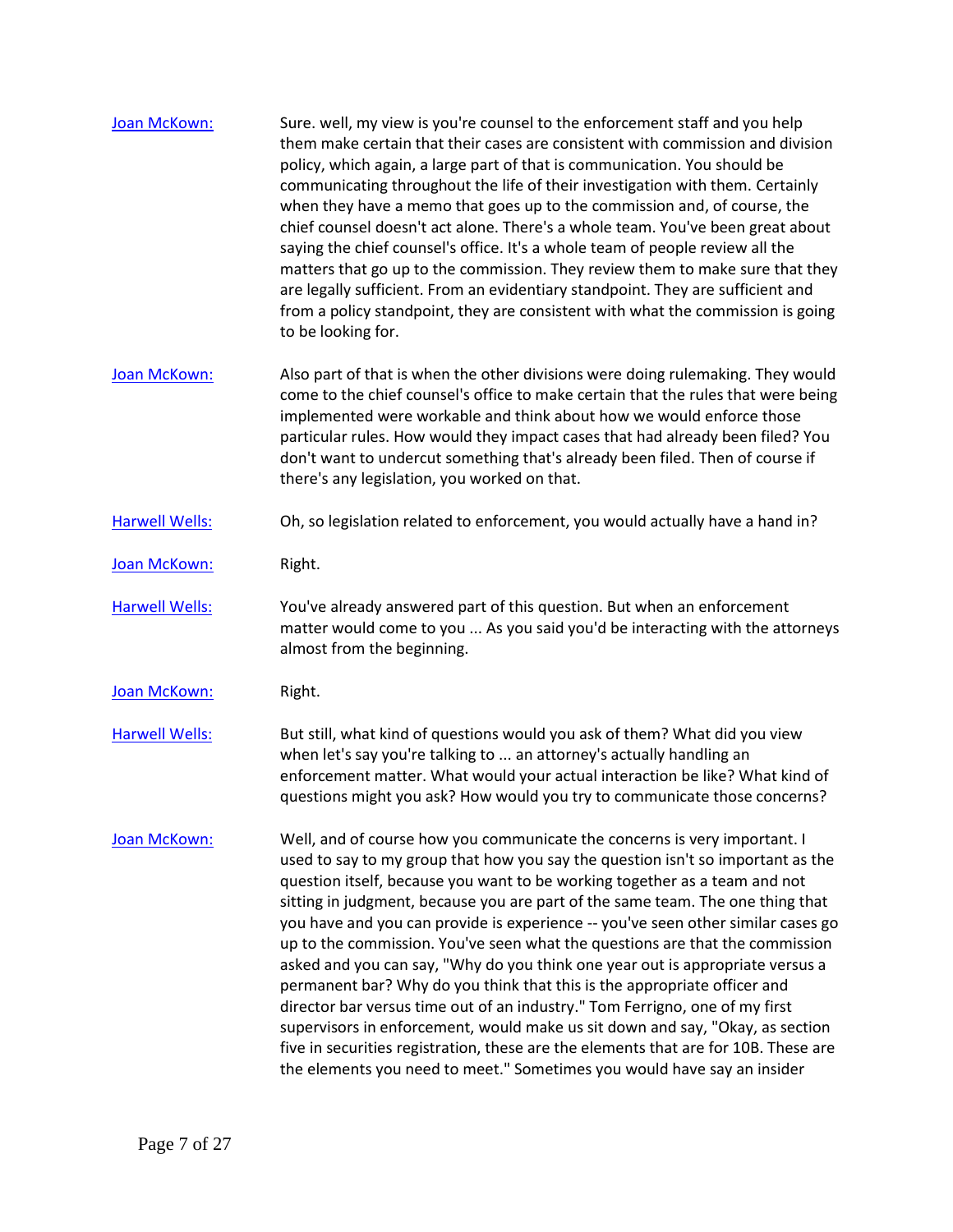trading case where it was clear that the person traded in a very suspicious time period, but where did they get the information from.

- [Joan McKown:](https://www.rev.com/transcript-editor/Edit?token=PLUPjDODEiwY9NRNmKynA4XJydyt9cSekzBLcJ4N6eed7DSqTxnM2qXqLOhTotqw4k9Ac1JGYUph3gS2GLeBhEQYdQE&loadFrom=DocumentSpeakerNameDeeplink&ts=1307.37) It's very easy to look at a case that's been filed, but bringing all the various pieces of the investigation together, deciding what is needed to make the case is not ... It's not always easy. You really would be asking questions about the evidence. What is the evidence to support certain things? Then if there was an issue, explain. The commission has just rejected this theory in another case. Now, hopefully you've been communicating all along what those potential issues are, but that's a large part. Then you'd be working with the other divisions as well. For instance, securities registration, the Division of Corporation Finance, their liaison would have probably had comments on that as well.
- [Harwell Wells:](https://www.rev.com/transcript-editor/Edit?token=nmbn6JAkK-QsM0AnhCxQD0YS_nrcMiugLigQ6tl2BA0Sc4HRVph2KpyGkde8-5houytKNucdp5Ofce03WvYZ9qptF0s&loadFrom=DocumentSpeakerNameDeeplink&ts=1360.12) I want to get to the commission a bit later, but I will ask a question which is as the composition of the commission changed, did you take that into account when you were actually preparing a particular matter to go up in front of the commission realizing that this commissioner is going to have different approaches, or was it pretty standardized?
- [Joan McKown:](https://www.rev.com/transcript-editor/Edit?token=8e8ZzVSO4gaaD-E-dmwwVVThg05cyDh8msTIrOco1VOdC8MIiwq2SVMqWI-9Esb5OCHvFEREgW9bJtJ-UDruadPlngY&loadFrom=DocumentSpeakerNameDeeplink&ts=1381.6) Well, you said this commissioner and, of course, it's a five-person body.
- [Harwell Wells:](https://www.rev.com/transcript-editor/Edit?token=qGotiz8JvFjF0wsS-XmSkLKBvpHDXoTWEy3GtVK6umJDL2JhLQ1Y4-bxahfaEjG0GkZhrb0_pUUVZMS1Y08jS3mItEg&loadFrom=DocumentSpeakerNameDeeplink&ts=1385.99) No, I understand.

[Joan McKown:](https://www.rev.com/transcript-editor/Edit?token=bNfKCF9HWZd9DvUt27_NVpLDPhsK9lizdab7KR4OHanoSJEoLJgeYCm3C5WlZ6wB9MZTIeCYXptyrgVzp8OScvS4MOk&loadFrom=DocumentSpeakerNameDeeplink&ts=1386.99) No, no, but it does come into play. There are changes with usually the chairman. There's usually three things that impact how the enforcement resources are spent and they're not spent in the typical dollars, but how they're utilized. First, there's the core program areas. You're always going to maintain a presence in the core program areas, if you're the SEC issuer-disclosure, broker-dealer, insider trading and that. Secondly, it's the view of the commissioners. What are the areas that they're most interested in? Because there's limited resources. You can't do everything. When Arthur Levitt came in, initially he was very interested in, as I recall, derivatives and how those were viewed and cases such as that. Then of course third, there's what happens in the market, because any chairman can come in with a particular vision and have that completely disrupted by what happens in the market.

[Joan McKown:](https://www.rev.com/transcript-editor/Edit?token=FaJrEsqlg7vgYNjPCQooIVq4Yarp_xqro5c-daAtqfyaaKbofQqyFIygIG3g0bAWdX4Xg1uU07K5FWlj8Snqr5eBrb8&loadFrom=DocumentSpeakerNameDeeplink&ts=1450.24) You certainly are conscious of that. The various commissioners and especially the chairman would have particular areas they were interested in. Sometimes there were commissioners that believed there had to be certain things in a case. What you would see is there would be the initial meeting where they would express that view. Then you would see what the support was of the other commissioners. Eventually, you would understand where the consensus was of the commission. Were there three votes or a majority of the quorum voting? Of course, that's why a four-member commission can be very difficult, because you can have a split vote. That means the item doesn't go forward, so you had to look for where the consensus of the commission was.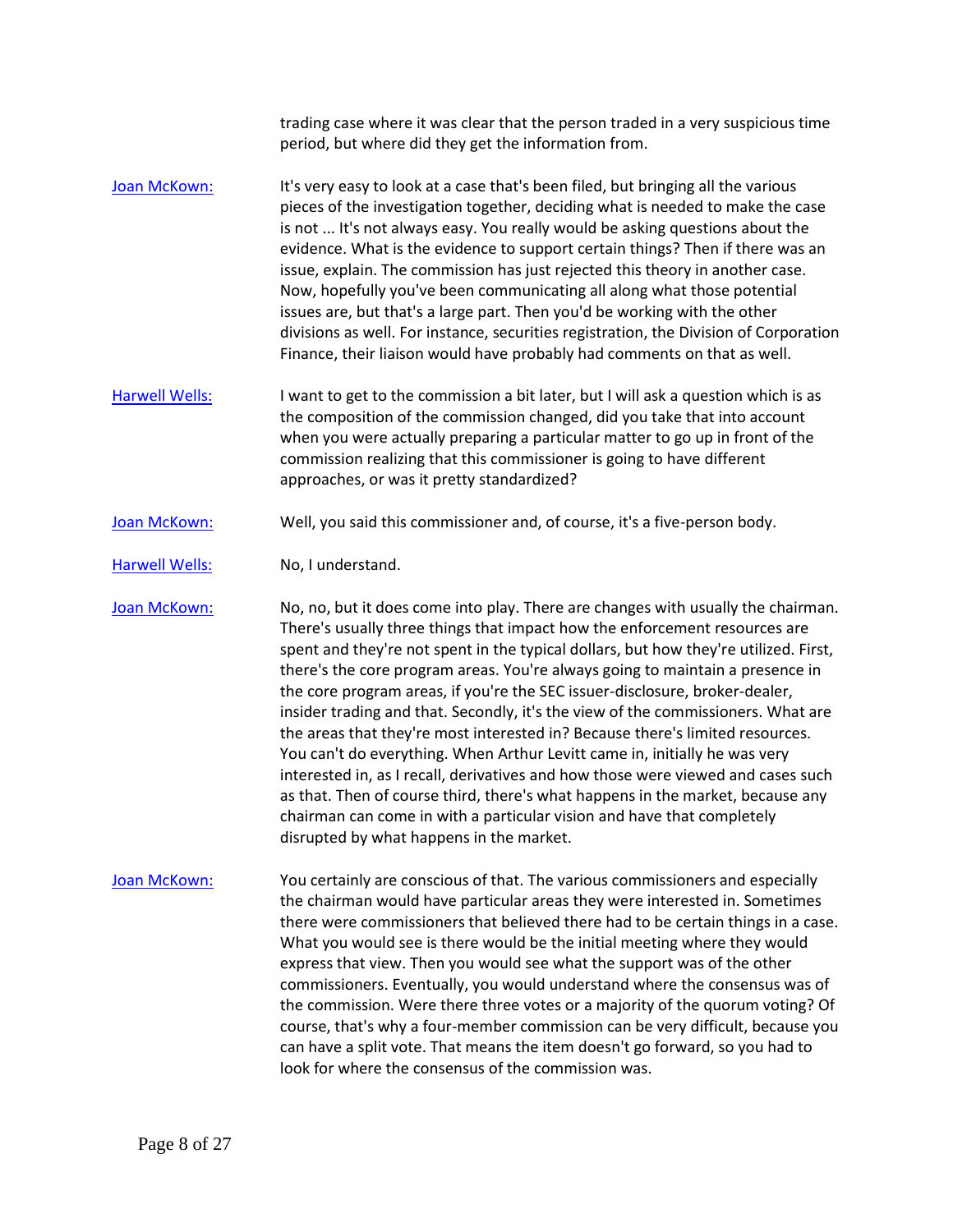- [Harwell Wells:](https://www.rev.com/transcript-editor/Edit?token=YIcUu-LIAaHQaHnCATRP_Pl-Cnkpl6UcEYaVREiRLcnNoNNZCd0nRxMMVpvkiVUrLlIXYyxIu09tbGH05DyZJZ6-Dds&loadFrom=DocumentSpeakerNameDeeplink&ts=1511.94) I think that answers part of my next question, which is how changing policies were communicated to the Enforcement Division, I assume the other divisions as well, but whether it was a new chair coming in with public pronouncements, whether it was testing the waters or seeing how meetings went with the commissioners. How did you decide or how did you figure out what new policies were being communicated from the commission?
- [Joan McKown:](https://www.rev.com/transcript-editor/Edit?token=J4oEyvn4NmMl8_0oguJvREDCJlceytqr0TJnpScNqe7xiJ9cFWHXLjh5scn2M0tIM7bNszhIvizf7SYwyp1Lw0YEB_A&loadFrom=DocumentSpeakerNameDeeplink&ts=1541.51) Especially if you're in DC ... Sometimes the regions, by the way, would come in when they had a particularly important matter. Your meeting with the commissioner is not just at the commission meetings, but in advance, you're hearing from their staff and you're also sometimes meeting with the commissioners themselves. You would hear from the commission and an example would be something that really has been a challenge since 1990 for the commission, and that is issuer penalties and how that changed over time. It's a question that the commission has grappled with and is, I think, still assessing.
- [Joan McKown:](https://www.rev.com/transcript-editor/Edit?token=ZstJxB8iA7YeAC3WMqXLw5QukZ5KRNbBvdCaWkUrjfP9IoWUmY__K0ir7JfA8jdbsp2Lbm-3iDo8ev2sK_L-9wSUH9A&loadFrom=DocumentSpeakerNameDeeplink&ts=1575.1) When Chairman Cox was the chairman, he certainly had people ... He developed a penalty guidance that came out. My recollection is it was 2006. There, you could see that there was an effort to have this guidance, and have it be followed. I think that some future commissions followed it and some haven't. You can have something like that where there's a written policy, but it can also just be orally communicated to the staff that this is what we expect to see. Also, with disgorgement, there was a meeting where the commission decided that they wanted to start charging interest on disgorgement.
- [Joan McKown:](https://www.rev.com/transcript-editor/Edit?token=KykFPnru1nsh9Ja3Szflsc2waiPzkm-89J0jk2WUqRvCiXBqSYPpzvtpvSrpuE6MgKuW6qpNhjDxSRVb8pIEoUhfO_E&loadFrom=DocumentSpeakerNameDeeplink&ts=1630.07) That was a very difficult meeting, because they wanted it in that manner and the problem was, you had settled it without interest on disgorgement. Of course, now people are so used to it. They can't imagine that. That was a commission meeting. Then you had to go back with that item. If the party wanted to settle, there had to be interest. Then you then communicated to the staff that henceforth there had to be interest on disgorgement.
- [Harwell Wells:](https://www.rev.com/transcript-editor/Edit?token=T5-WQCmElpEhs8-zxlDQWXvbnAoXgKUsEmikGWRwxihs7crkpQPRc1XjNOAUG8kSBNrNXVMDLt6cI4eipCmBUXr7AWw&loadFrom=DocumentSpeakerNameDeeplink&ts=1658.27) That actually leads up to a question, which is, I know you were very involved with both settlement negotiations and with the Wells submissions that you had received from ... The Wells notice would go out and then the Wells submission would come back. If you could tell me a little about how ... What role the chief counsel's office played in those settlement negotiations?
- [Joan McKown:](https://www.rev.com/transcript-editor/Edit?token=CVAqIt9WwFjrIXbBxBwT06K6ci63zVIwjMOzTvFYyfC5LwXdJaUhvr3xP__wP0C5trYEFMBQBf7Y_u-95R86G63IOy4&loadFrom=DocumentSpeakerNameDeeplink&ts=1680.64) Certainly. Because you're hearing from the commission every week, what they're looking for in terms of settlements, and you're reading so many Wells submissions. I think I've probably read more than anyone just through sheer longevity in the position. You start to understand which are the arguments in the Wells submission that are going to bear fruit. What is going to catch the attention of the commission? You discuss that with the staff. Remember, you're dealing with all the enforcement staff at a certain point in time once the technology changed and the regions could see. In part that was it, but there are other reasons. The chief counsel's office now deals with the entire enforcement staff, not just the regions.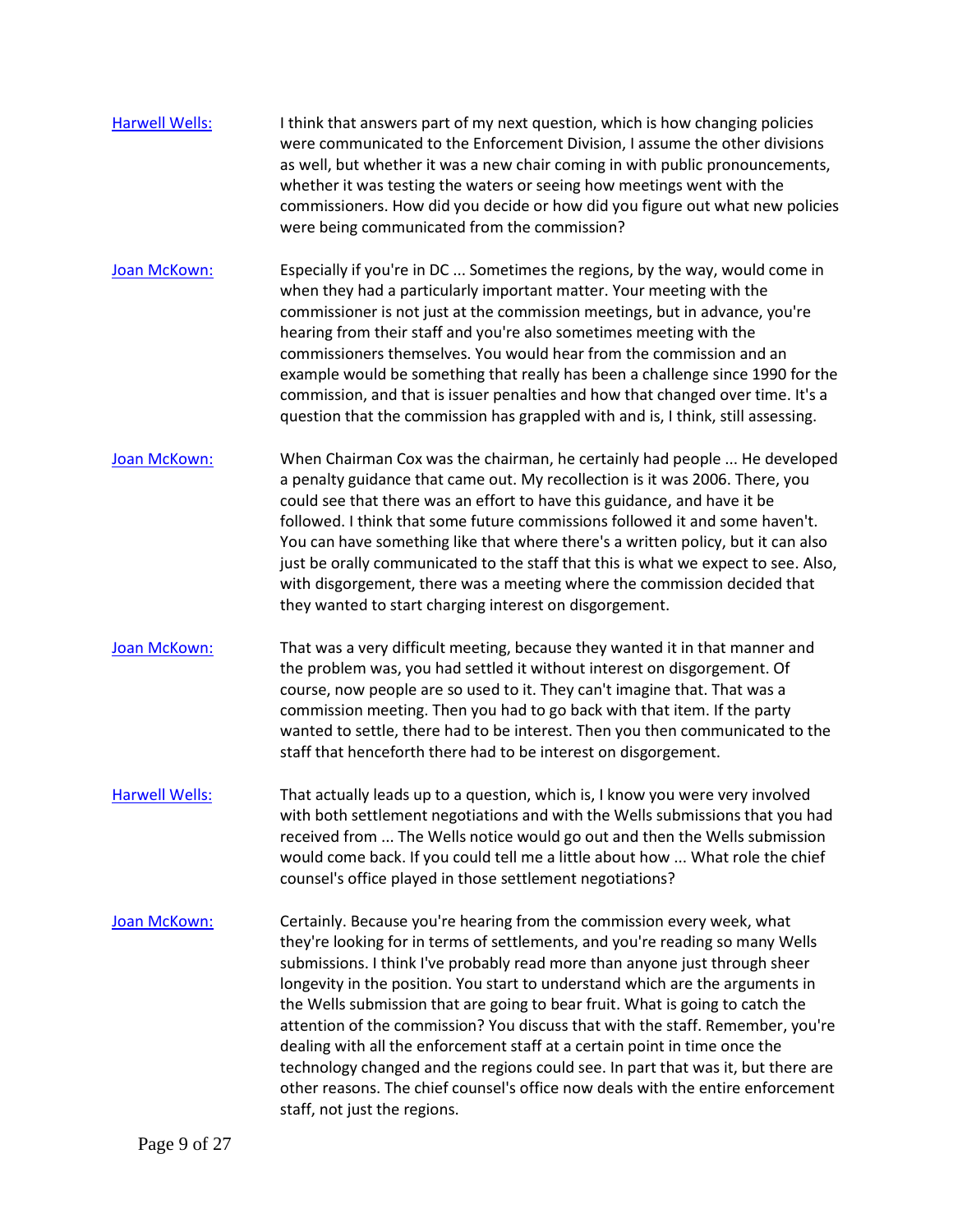| Joan McKown:          | You would see what was helpful in the Wells submissions. You would also have<br>heard from the commission what they were looking for in terms of time out for<br>officer and director bars, from industry bars. There were times that defense<br>counsel for regional office matters, and I was also involved in meetings with<br>home office staff as well, where they would want to meet with senior staff. They<br>had worked with the staff doing the investigation, but they wanted someone<br>more senior. I had the opportunity to be at a number of those meetings where<br>you would discuss what was necessary.                                                                                                                                                                                               |
|-----------------------|-------------------------------------------------------------------------------------------------------------------------------------------------------------------------------------------------------------------------------------------------------------------------------------------------------------------------------------------------------------------------------------------------------------------------------------------------------------------------------------------------------------------------------------------------------------------------------------------------------------------------------------------------------------------------------------------------------------------------------------------------------------------------------------------------------------------------|
| <b>Harwell Wells:</b> | Did they want someone more senior simply because they thought of it as a way<br>of trying to go over the heads of the enforcement attorneys? Why would they<br>escalate?                                                                                                                                                                                                                                                                                                                                                                                                                                                                                                                                                                                                                                                |
| Joan McKown:          | Well, they hadn't received what they wanted at that level [inaudible 00:29:37].<br>One thing that's interesting too to keep in mind is there were times that the<br>senior staff in the regions would say to me, "Joan we'd really like you to meet<br>with defense counsel on this," because they knew it was a set of facts that<br>would look egregious and we'd be wondering why there wasn't a permanent<br>bar, and they felt there were some more nuances to the case. Sometimes they<br>were affirmatively  It wasn't just defense counsel. I very much remember<br>heads of offices saying, "I want you to have this meeting, so you can hear what<br>the issues are with the case." Those were always very helpful.                                                                                           |
| <b>Harwell Wells:</b> | I guess your current practice involves Wells submissions.                                                                                                                                                                                                                                                                                                                                                                                                                                                                                                                                                                                                                                                                                                                                                               |
| Joan McKown:          | Sure.                                                                                                                                                                                                                                                                                                                                                                                                                                                                                                                                                                                                                                                                                                                                                                                                                   |
| <b>Harwell Wells:</b> | What made a Wells submission persuasive?                                                                                                                                                                                                                                                                                                                                                                                                                                                                                                                                                                                                                                                                                                                                                                                |
| Joan McKown:          | In part, it's telling your client's story. It's the opportunity for defense counsel to<br>speak to the commission, because while they can come in and meet with the<br>senior staff, they can't meet with the commission. There's many audiences for<br>Wells submission, certainly the investigative staff, the more senior staff that's<br>supervising and then on up to the commission and their counsel. The big part is<br>to tell succinctly your client's story and to not have something that causes the<br>eyes to glaze over. That's what you hope to achieve.                                                                                                                                                                                                                                                |
| Joan McKown:          | I believe that you have to have a very strong executive summary, because you<br>have to think about the commissioners consider over a thousand items in the<br>course of a year, because they're not only hearing every enforcement matter<br>but they're hearing settlements. Many settlements have to go to them. They're<br>working on rulemaking. They're considering a number of matters. So if you<br>cannot grab their attention early on and explain in a few sentences or<br>paragraphs in your executive summary what the issue is, it's probably not going<br>to be persuasive. If I can give one plug, I remember that there were times that<br>people would  Under Chairman Levitt, they limited Wells submission to 40<br>pages, which I would not go over that page limit, by the way, even though it's- |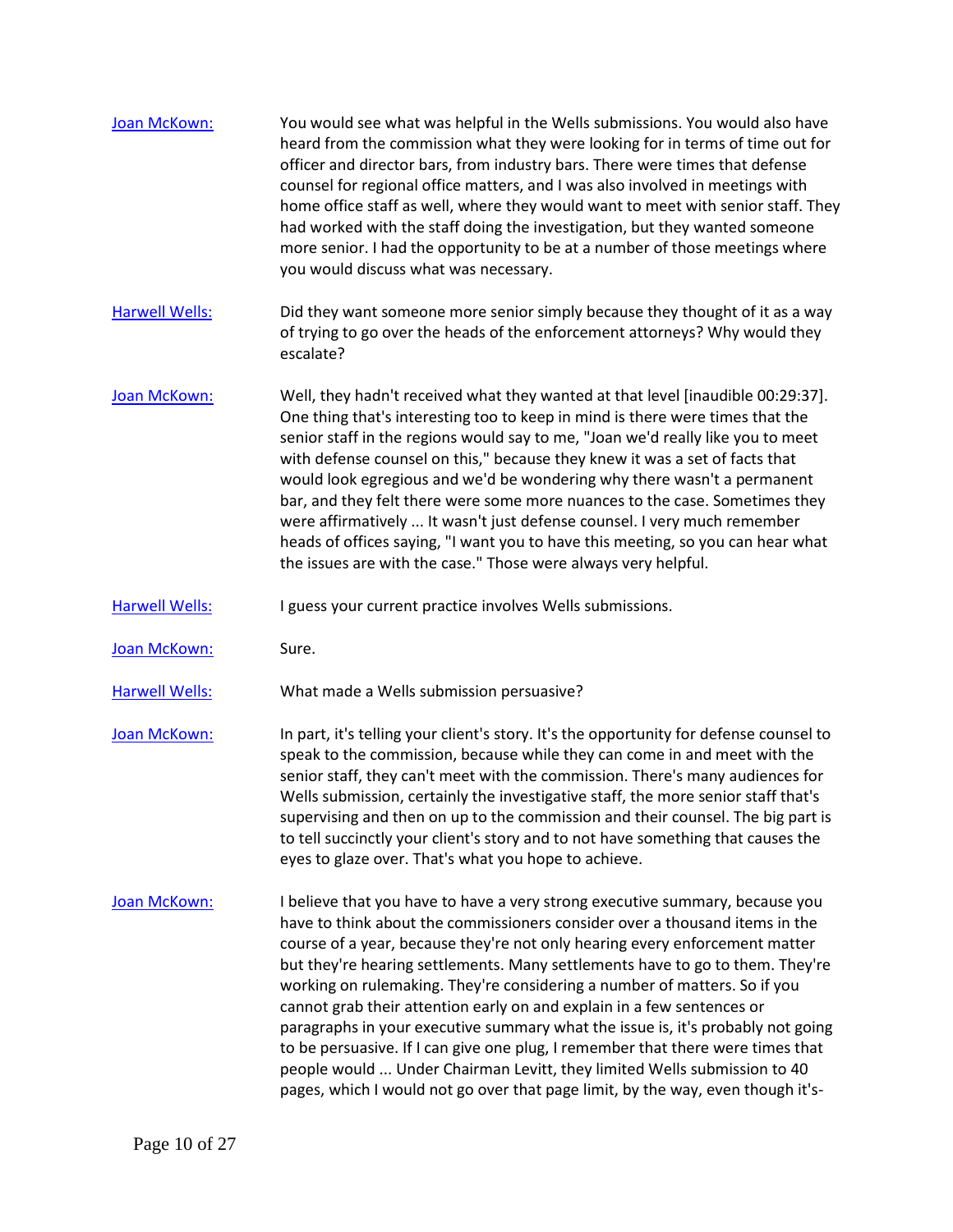| <b>Harwell Wells:</b> | Even today.                                                                                                                                                                                                                                                                                                                                                                                                                                                                                                                                                                   |
|-----------------------|-------------------------------------------------------------------------------------------------------------------------------------------------------------------------------------------------------------------------------------------------------------------------------------------------------------------------------------------------------------------------------------------------------------------------------------------------------------------------------------------------------------------------------------------------------------------------------|
| Joan McKown:          | Even today. People used to send in appendices that would fill up a banker's box.<br>There is no way that a senior person has the time to go through that banker's<br>box. It's certainly not a commissioner.                                                                                                                                                                                                                                                                                                                                                                  |
| <b>Harwell Wells:</b> | I was about to ask what makes a bad Wells submission, but I feel like you just<br>Perhaps you answered some of the question.                                                                                                                                                                                                                                                                                                                                                                                                                                                  |
| Joan McKown:          | Yes, I would not have lengthy appendices. I always say it's human nature. If you<br>have a Wells submission that's about a half an inch thick versus one that's about<br>5 inches thick, human nature, you're going to read that skinnier one first and<br>see if you can get it. For some commissioners, the Wells submissions are very<br>important. I know of one commissioner who used to read the Wells submission<br>first, and if they believe there was still a case, they sometimes didn't bother<br>reading the staff's action memo that went up to the commission. |
| <b>Harwell Wells:</b> | It would have been  The process then Wells notice, Wells submission. Then<br>there'd be a discussion about appropriate  with the response to it.                                                                                                                                                                                                                                                                                                                                                                                                                              |
| Joan McKown:          | Right.                                                                                                                                                                                                                                                                                                                                                                                                                                                                                                                                                                        |
| <b>Harwell Wells:</b> | Then in many cases action memo went up.                                                                                                                                                                                                                                                                                                                                                                                                                                                                                                                                       |
| Joan McKown:          | That's right and a Wells submission can impact, of course, not just the decision<br>to bring the case overall, but it can have a real impact on who gets sued and<br>also what the charges are and also what are the potential terms of a settlement.                                                                                                                                                                                                                                                                                                                         |
| <b>Harwell Wells:</b> | Did you also receive Wells submissions that, at the end of the day, you decided<br>it was sufficient to simply dismiss the case?                                                                                                                                                                                                                                                                                                                                                                                                                                              |
| Joan McKown:          | Well, it's not dismissed of course in the court.                                                                                                                                                                                                                                                                                                                                                                                                                                                                                                                              |
| <b>Harwell Wells:</b> | I'm sorry. Yes.                                                                                                                                                                                                                                                                                                                                                                                                                                                                                                                                                               |
| Joan McKown:          | But that's fine.                                                                                                                                                                                                                                                                                                                                                                                                                                                                                                                                                              |
| <b>Harwell Wells:</b> | Decide not to proceed.                                                                                                                                                                                                                                                                                                                                                                                                                                                                                                                                                        |
| Joan McKown:          | But decide not to proceed. Oh yes, there's definitely Wells submissions that<br>convince the staff not to pursue.                                                                                                                                                                                                                                                                                                                                                                                                                                                             |
| <b>Harwell Wells:</b> | One thing that has come up more recently as the discussion of  That most<br>settlements had neither admit nor deny provisions. I know that was<br>longstanding practice dating from before your time at the staff. Was that<br>something that was considered? Was that just something that was automatic or                                                                                                                                                                                                                                                                   |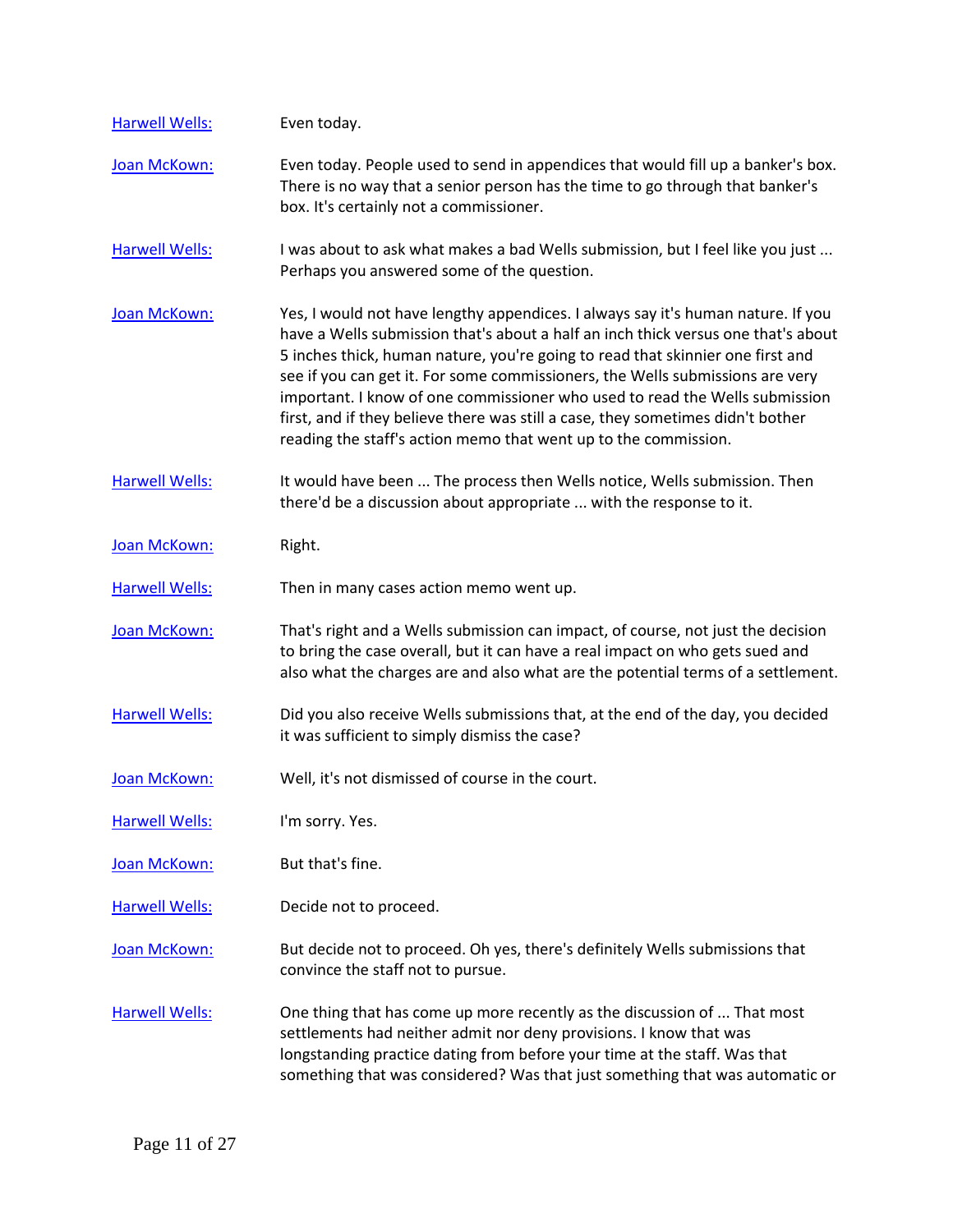was it was something that you actually went back and forth and people talked about?

[Joan McKown:](https://www.rev.com/transcript-editor/Edit?token=W2aP_7sJb4X_eXeM5kVs_io5VBhIjApJ-sgqM5rPCnL7sEsTdn_8wtebYVQBXkIxv_rvJfLn1tMvXoElHC0AF7gHtVc&loadFrom=DocumentSpeakerNameDeeplink&ts=2033.74) You mean whether to have neither admit nor deny or [crosstalk 00:33:56].

[Harwell Wells:](https://www.rev.com/transcript-editor/Edit?token=T8rf6XUa2z1D-Rr21ArtbDYXewZ7AHCO1blBNaDcqqhym4KEweN3b3S2oQrGhX1mMFJ2f_zgX4AUUj4R4wzAgyenKBU&loadFrom=DocumentSpeakerNameDeeplink&ts=2038.52) Or the impact of neither admit nor deny, pardon me.

[Joan McKown:](https://www.rev.com/transcript-editor/Edit?token=LtHWjDMlIfXWkv8oWHs7lY2Pt2RYUJVXrK7m-oB_q6gsRKTjnwW-FtOlDvvUJcvZvtBjGHxAyQNW5V1P_kvh1sYeAfk&loadFrom=DocumentSpeakerNameDeeplink&ts=2041.9) It wasn't questioned for many years. Issues were raised regarding whether it was appropriate, whether there needed to be admissions. At that time, the chief counsel's office did an analysis of other Civil Regulatory Agencies and what we actually found was that the SEC's language was the strongest. There are some civil regulatory agencies that allow denials, actual denials. We found that the SEC's language was much stronger than other government agencies. I will tell you my view is it's largely a political issue. Their-

## [Harwell Wells:](https://www.rev.com/transcript-editor/Edit?token=NLym6rcUxZUbdxegArlK2LYOxbbRWj1W__bBOc6tcAuP75702Xq4CqnqM48FVADNKHfScu20eD92fkxRGmPDJICYQ8c&loadFrom=DocumentSpeakerNameDeeplink&ts=2083.57) Meaning?

[Joan McKown:](https://www.rev.com/transcript-editor/Edit?token=os3fsbs8BTxcvnbE71z1XPdIRzRYkU01K8I6JSCCaFS_8x3TnV_rMiOl5DRICAwI9O7PDAtPqCPTWC6oPoGaVUwzxqM&loadFrom=DocumentSpeakerNameDeeplink&ts=2084.44) Meaning it's an issue that ... It gets raised outside of the agency, but I think that there's far more important issues to really be thinking about and whether someone ... Settling is very hard for the defendant or respondent. I will tell you they don't feel great about even a neither admit nor deny settlement. It's not that they feel they're getting off scot-free by any means and I think there's really little to be gained by forcing an admission. Eventually the commission did, after analyzing, decide that when there had been a criminal case, that there should be an admission. Because at that point, if the party had admitted, based on the same facts, had either plead guilty or been convicted, that there should be an admission. I think it's far better for the SEC to settle five cases on an neither admit or deny basis then litigate one case and take up the [inaudible 00:35:47]. In large part, it's resources. To settle a case and get the message out from that case, I think it's far more important than to do fewer cases and litigate more.

- [Harwell Wells:](https://www.rev.com/transcript-editor/Edit?token=maoUUmnsal67IDI6x68EVZd7v4isoKey5IB9xmVnLs3NnAQam-Zf3JCCIAntPWJt_oQ2Z9c5mW3sYGYsy4z0L8UL6Zs&loadFrom=DocumentSpeakerNameDeeplink&ts=2157.81) It seems like right now we've brought your career through the 1990s and I wonder if we can ... At one point, I think you said if they were penny stock. Perhaps you refer to it as the penny stock era. If you could talk about what were the major issues facing the commission up to about 2001? We'll talk in a little while, but that seems to mark a bit of a break in what was going on. What did you think of as the important issues the 1990s? You've already mentioned, by the way, that clearly external factors like the markets themselves would make some issues Salient.
- [Joan McKown:](https://www.rev.com/transcript-editor/Edit?token=BBgPdQqIPI4zX1xIbgtm8RpkxEdSs1sGUedJOgdvQRW65AO2rjTysRa3zodLCE9jl4pkWjL1kZSqMbgk0dpiikXaiJE&loadFrom=DocumentSpeakerNameDeeplink&ts=2193.69) Oh, absolutely. Absolutely. The penny stock cases were largely fraud cases, but there were manipulation claims, certainly insider trading was an area that the agency was still sorting out, what were called 2E's when could the SEC sue an attorney or an accountant and bar them from appearing or practicing before the commission. The constitutionality of that was being questioned. That was settled, of course in Sarbanes-Oxley when it became statutory, but also officer and director bars. A lot of the 1990s was the implementation of the remedies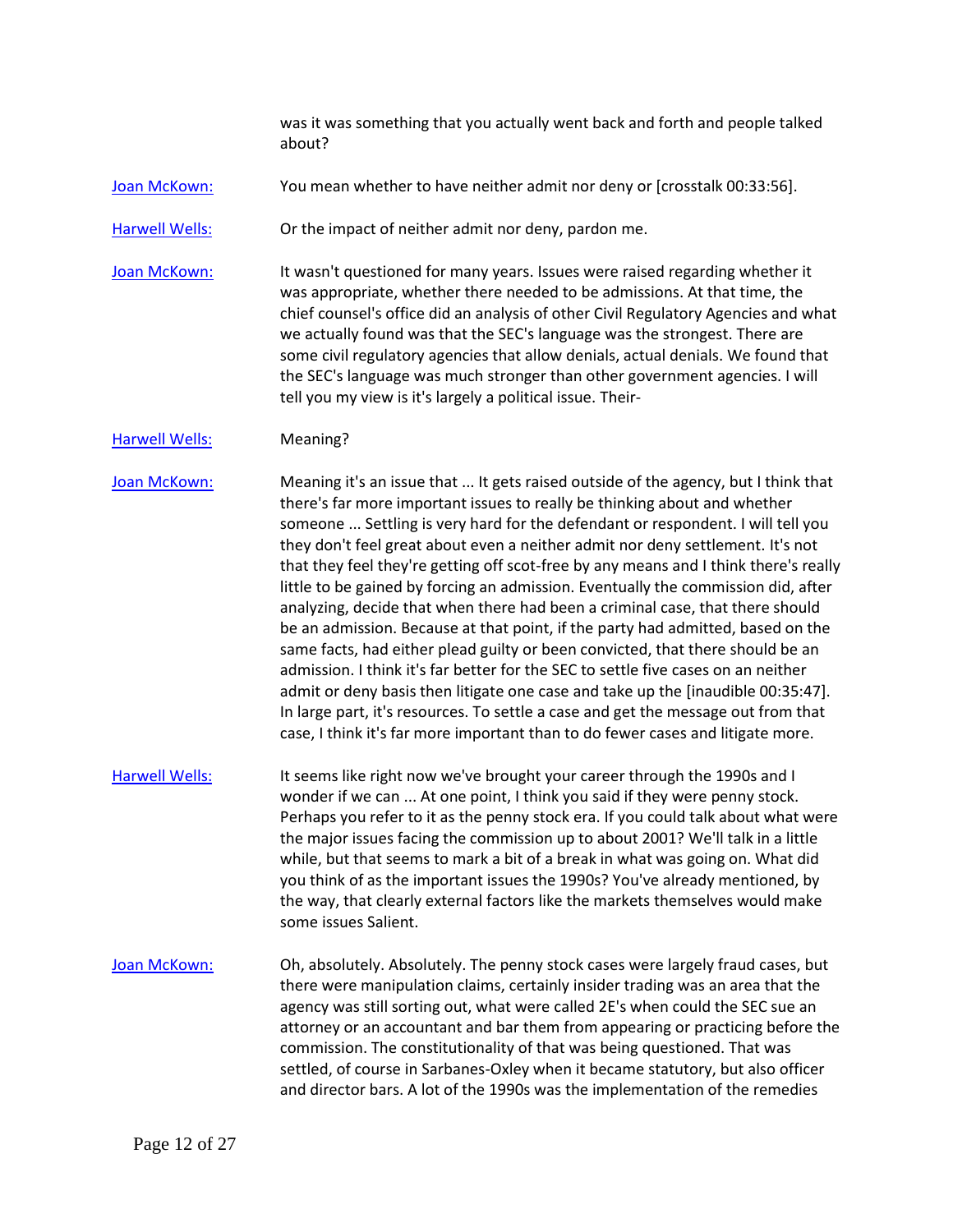act as well. Sarbanes-Oxley and Dodd-Frank get a lot of the attention, but the Remedies Act was huge. That's what gave the agency the ability to seek penalties against issuers. Actually beyond insider trading cases, prior to that point in time, there weren't penalties, beyond insider trading.

- [Joan McKown:](https://www.rev.com/transcript-editor/Edit?token=UC0iOJ2cl7aQ_E86W55UrGYVBbL5o6sqjOYnxotJMjc_TQ6WhSekW_TZiVy3uF6fWqyjpjFZB1QlW7PDJ3FTvo9zquw&loadFrom=DocumentSpeakerNameDeeplink&ts=2259.39) Also opening up, so now there were cease and desist actions and there were commission meetings where the commission considered when should they seek cease and desist proceeding. Could it only be after an article 3 judge had decided the law in the area? Could it be a case of first impression? Could cease and desist proceedings be used against attorneys? So how to implement those provisions, how to seek penalties. Officer and director bars, that became statutory. It was a time of growth for the division and how to implement. But with that growth, a recognition that there needed to be more remedies and so the division worked very closely with actually John Dingell.
- [Harwell Wells:](https://www.rev.com/transcript-editor/Edit?token=OqQwyvgLka493V6y5OF51Dx3vV-naw3MO1ksECUvF58CUS4Lf3gGvrKOvBzbLIkWmRqlROT8D7_5tu9TiBDSTbueRjA&loadFrom=DocumentSpeakerNameDeeplink&ts=2310.42) Oh, okay. Who just-
- [Joan McKown:](https://www.rev.com/transcript-editor/Edit?token=kB-sVcAd4Idn8_SQ8lWguf1cMw7KA3-ceU1MUhs0_QXzzgRTvo6X6SWCUQ2y6NvK-fI5tSwpjs-P9YRKFFVF0b-9Ddw&loadFrom=DocumentSpeakerNameDeeplink&ts=2310.47) Who just passed away [crosstalk 00:38:31].

[Harwell Wells:](https://www.rev.com/transcript-editor/Edit?token=1MyS07ajOJe0PbQ9xIwJh1uVuevsz8JMH8iXKstKbt9QTanf2jRFG0_-UvxV60rera5vkOhyETBJmCV1sKEw5xokLM4&loadFrom=DocumentSpeakerNameDeeplink&ts=2311.17) Just died yesterday or today yesterday. That's right.

- [Joan McKown:](https://www.rev.com/transcript-editor/Edit?token=NpyhWcFJM658G1HPcLjfdocX2h9uF6jp-fppq8Ln61Zmbu7bWrDlFgpWd3pSh4DTnk2D8vb9xY5slN5B56XAJQZJT7Y&loadFrom=DocumentSpeakerNameDeeplink&ts=2313.92) Yesterday. John Dingell was a big part of the remedies act and getting that through. He really, as I recall, was a major part of that.
- [Harwell Wells:](https://www.rev.com/transcript-editor/Edit?token=LAeGV_DeGeAEQqFDx3sLjppdxmfHcwWqn2H7C3PmhTmHV5Wv39ll5SpMUnjdj9kxADhsukApr5Hj72a61qPVncy-7cM&loadFrom=DocumentSpeakerNameDeeplink&ts=2323.27) I should ask then, because you mentioned legislation. Did you ever actually deal with Congress? Was your work on that mainly within the commission or did you do actually have to deal with Congress people and their staff?
- [Joan McKown:](https://www.rev.com/transcript-editor/Edit?token=9gnQgbfNMWKp22jq7OUNW_Wr5mgyWxMeilf6NFz5uLnfzv2b1Ab-DU084PwRjmZHOu5P2x4TuqPRSgmPtCr98srQ1cs&loadFrom=DocumentSpeakerNameDeeplink&ts=2334.27) With their staff, with Congress people with their staff. I certainly went to meetings up on the hill. I guess a more modern version of that, because I was there so many years, would have been on the Whistleblower Provisions that were ultimately in Dodd-Frank. We met with hill staff on that. And so yes, you would, and you would explain the need for it and why it was necessary.
- [Harwell Wells:](https://www.rev.com/transcript-editor/Edit?token=O2nC89-WFIep5AbYE6S-kVMVjlPWk8sEbKQ-Dzwn5-mJmoYrhlhyUjRNVOkOBTZtEtjnNHOgaBpjdOtP1XF0ea41Eas&loadFrom=DocumentSpeakerNameDeeplink&ts=2363.86) We just discussed a little implementation of the remedies act. Can you talk a little about how you think that actually changed the way enforcement was done, if enforcement attorneys suddenly had this richer array of tools at their disposal?
- [Joan McKown:](https://www.rev.com/transcript-editor/Edit?token=mmO2LkRxsCzyzTc-wBEA_j17e8vRp_-Gd0h7QJz79x5LDU2CK_aBUoV9Bq5dLnq66gpqDcY27Uy9mfjVEWomMiQOSMs&loadFrom=DocumentSpeakerNameDeeplink&ts=2379.74) Now you see cease and desist actions almost in every 102E action against an accountant. Certainly during that period of time, there was a robust discussion about whether that was appropriate, whether that should be included. That was more the implementation period. I would say where I saw the bigger change was post 2001. In terms of prior to that point, I would say that enforcement was largely reactive. A problem would come to their attention through various sources. I don't want to steal probably a question of yours.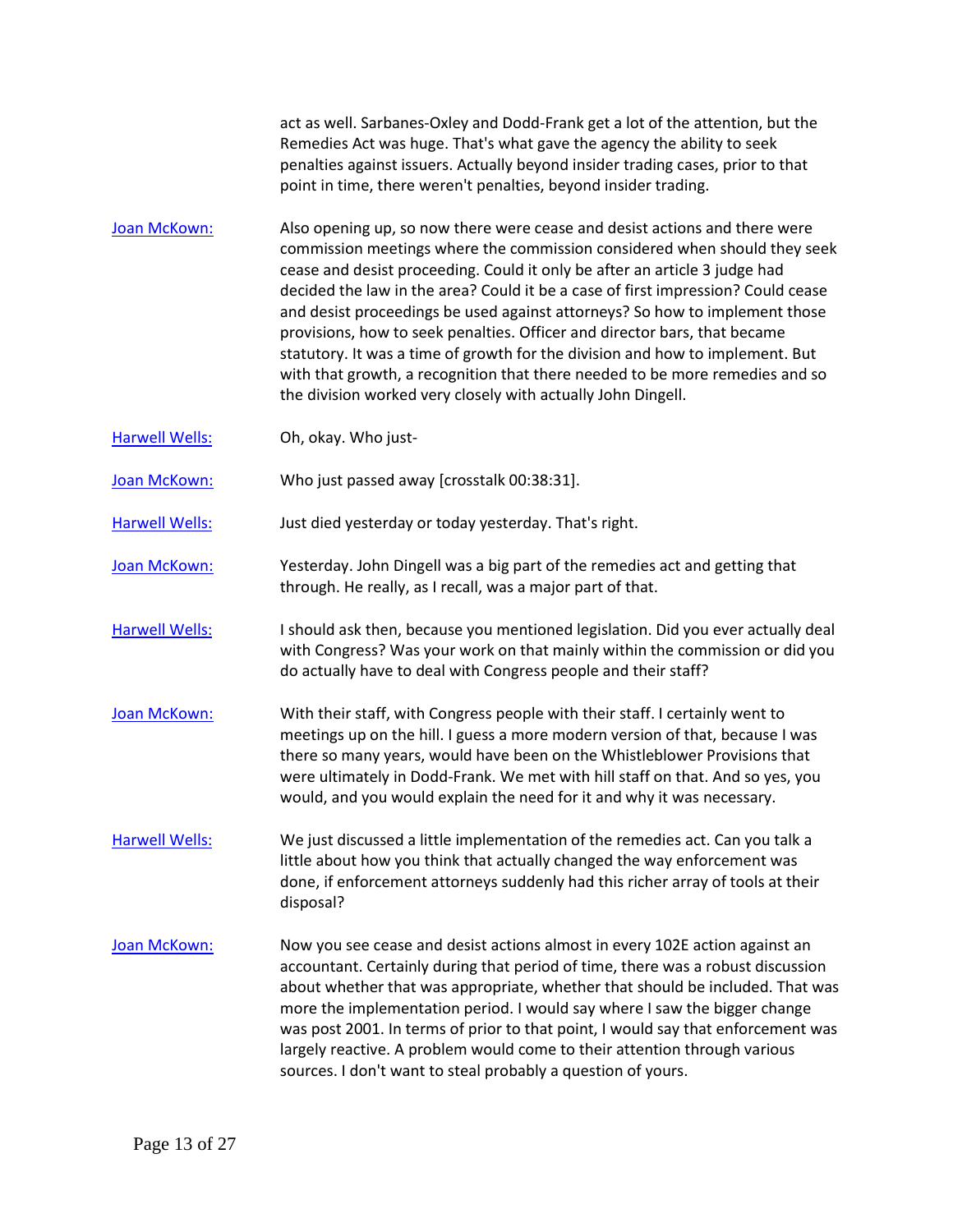## [Harwell Wells:](https://www.rev.com/transcript-editor/Edit?token=UidgdsVSUV2GrR-6poZGZ54_NYeuecEJWeZgTxn-9UbCfUYhIUEdLoWXM7asTKGSmAtI1vzXAqMzcMrOOcvmlVXyFnU&loadFrom=DocumentSpeakerNameDeeplink&ts=2425.18) No no, please.

[Joan McKown:](https://www.rev.com/transcript-editor/Edit?token=mkST5C-0fkbgcZZ_6PtYqWOdweOXQ3TC1E68YrSWZZ-p0uphE5yAVVO6C3Y_7y0JMdOftPyIVkZuY7GMeQrch_UrhQo&loadFrom=DocumentSpeakerNameDeeplink&ts=2426.17) But post Worldcom, Enron, that era, the commission and the staff certainly, and it was not just the enforcement staff, but the staff throughout the agency, thought much more about how it could be proactive. Prior to that point in time when I was a baby lawyer growing up, it was explained to me that the SEC did not get into corporate governance. They just did not, but post 2001, very much. There was a focus on not just how you could respond to an issue that came to your attention, but how could you proactively attempt to change the way behavior happened? Could you have gatekeepers that were more responsible for what happened? Sarbanes-Oxley, of course, was the first time that there was a Whistleblower Provision, which of course grew. It was a real effort to be proactive, which is very difficult and it drains a lot of resources, because you will go down a hole that winds up not bearing fruit. [crosstalk 00:41:34].

[Harwell Wells:](https://www.rev.com/transcript-editor/Edit?token=jMhNN6Hu2tWRo-F8QfwE8PPMgEuD0T2utmTG9FZk-Z50agWUQcZMoqMMryVA0WC4M5wGaEApFnBR7bDF2wDuTmb0TfQ&loadFrom=DocumentSpeakerNameDeeplink&ts=2493.53) I actually really want to continue with this. I want to continue this question. Let me ask one last question to wrap up. The 90s, which is you were working under three different enforcement directors, Gary Lynch and then Bill Mclucas and then Dick Walker. Can you talk a little about your interaction and relationship with each of them?

[Joan McKown:](https://www.rev.com/transcript-editor/Edit?token=kQHaVomOVEuR2edhjiCpHo_w2DUGxZx_XRXxe3qTxX5IbjCY7bQcXnqd0GrlWT0iKY2Jt59z6c65Lu7LsjAY1iKrz5Y&loadFrom=DocumentSpeakerNameDeeplink&ts=2511.59) Sure. Well when Gary was division director, I was a baby lawyer. I was very junior, although the division was much smaller, everyone knew everyone. I certainly did interact with Gary and then Bill McLucas is who I rose up through the ranks under. He ultimately promoted me to chief counsel. I did interact with Bill at a much more senior level. I could see much more of the workings of the division from a more senior perspective. Both Bill and Gary, they definitely oversaw a ramp up in the division, both in terms of growth of the staff and also the types of cases that were being brought, and really very much important cases to the market.

[Joan McKown:](https://www.rev.com/transcript-editor/Edit?token=Ac5Y3HVt-o6jDJ6RKO1qPbyyNdtXRPINDqjYNddPaLeXP5adNfa972oZD_wiMO9B0ju9_oF_i3aPyDutZGYGNM-dKEA&loadFrom=DocumentSpeakerNameDeeplink&ts=2559.25) I should say I loved all the division directors I worked under. Dick, certainly he ... that the division had ramped up, and I would say that he really was thinking about how, so we've ramped up. We've got this great reputation, how to carry that forward. A large part of what Dick was focused on I think was technology. Technology was starting to become very important and the internet. Under Dick, there was a recognition that the internet was going to be very important and that was how people were going to communicate. It's hard to believe, but there is ... I remember having discussion at one point about whether you were going to allow the staff to have access to the internet on their computers at their desk, which now, of course, you can't even comprehend. There was a discussion about that at one point, using technology to assist, which the SEC has done a lot of the data analytics to find issues. That was certainly started under Dick.

[Harwell Wells:](https://www.rev.com/transcript-editor/Edit?token=vYNqg4UWkSvTNiLXC1oMp-Dae8SxL6Wd7jMcqHC0AMXEPKdyLi5u4zUxEOUfeVkHdj0AwdDtimhuk5UQUEvylP6SAes&loadFrom=DocumentSpeakerNameDeeplink&ts=2626.72) What drove the growth? I do want to get to 2001, but what drove the growth that you mentioned in the late 80s and the 90s?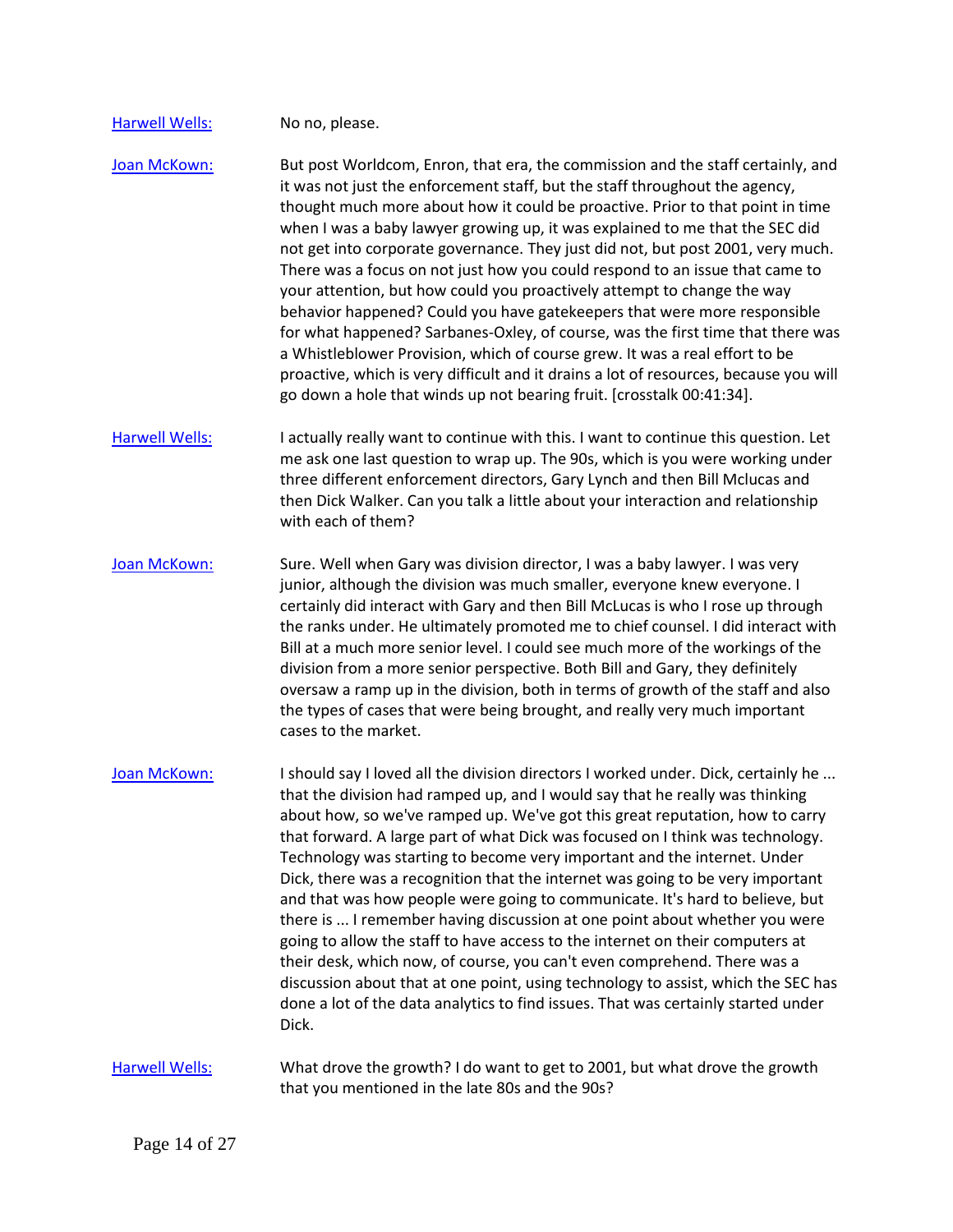| Joan McKown:          | In terms of division? Well again, it was the interest of the commission and the<br>growth of the markets, the globalization of the markets. I think all of those<br>things came into play, and also having very strong  All three were very strong<br>directors, who are very focused on making the cases. They interacted with the<br>staff even though, like I said, I was very junior under Gary, I was still in meetings<br>with him. The discussions were should we be bringing this case? If yes, then how<br>are we going to make the case?                                                                                                                                                                                                                                                                                                                                     |
|-----------------------|----------------------------------------------------------------------------------------------------------------------------------------------------------------------------------------------------------------------------------------------------------------------------------------------------------------------------------------------------------------------------------------------------------------------------------------------------------------------------------------------------------------------------------------------------------------------------------------------------------------------------------------------------------------------------------------------------------------------------------------------------------------------------------------------------------------------------------------------------------------------------------------|
| <b>Harwell Wells:</b> | Going up to 2001, you just made a really fascinating point, which it sounds like a<br>real sea change in the way enforcement saw itself.                                                                                                                                                                                                                                                                                                                                                                                                                                                                                                                                                                                                                                                                                                                                               |
| Joan McKown:          | Right.                                                                                                                                                                                                                                                                                                                                                                                                                                                                                                                                                                                                                                                                                                                                                                                                                                                                                 |
| <b>Harwell Wells:</b> | That must have been, in some ways, been disorienting, if you had gotten into<br>one pattern of a very reactive approach to be market developments,<br>technological developments, what have you.                                                                                                                                                                                                                                                                                                                                                                                                                                                                                                                                                                                                                                                                                       |
| Joan McKown:          | And-                                                                                                                                                                                                                                                                                                                                                                                                                                                                                                                                                                                                                                                                                                                                                                                                                                                                                   |
| <b>Harwell Wells:</b> | How did you deal with that?                                                                                                                                                                                                                                                                                                                                                                                                                                                                                                                                                                                                                                                                                                                                                                                                                                                            |
| Joan McKown:          | And some people were more adept at that than others, of course and it's<br>important to have people who can react and bring a case really well. But there<br>were some people who were also very good at finding the cases and figuring out<br>where the issues would be. There was a lot of thought about how to make that<br>happen. There was certainly the [C Board 21A 00:45:16] Report, although it's<br>not actually titled [C Board 21A 00:45:19], but it was the first effort at getting<br>people to cooperate. It was viewed through the prism of how do you help<br>investors? One way to help investors are you have whistleblowers, you have the<br>information coming in earlier. You don't wait to react until the problem has<br>become full blond.                                                                                                                   |
| Joan McKown:          | But how can you nip it in the bud earlier? One way is to encourage issuers to<br>self-police, self-report, cooperate and remediate, of course. Then also, if that's<br>not going to happen, encourage whistleblowers to come in, so those were<br>certainly ways in which you were trying to do that, think about ways to analyze<br>the new data boom that was coming about. Then also not to underestimate the<br>effect of 9/11 on the SEC. Fortunately, no staff, no lives were lost by the SEC,<br>but the New York office was destroyed and all the documents that were in it.<br>We were, at that point, aware of how do you store documents and how do you<br>think about continuity in a situation like that? I remember there was someone<br>on the phone for, as I recall, a week trying to reach the various staff members to<br>confirm that, in fact, everyone was okay. |
| <b>Harwell Wells:</b> | The documents in New Yorker were actually paper?                                                                                                                                                                                                                                                                                                                                                                                                                                                                                                                                                                                                                                                                                                                                                                                                                                       |
| Joan McKown:          | Yes.                                                                                                                                                                                                                                                                                                                                                                                                                                                                                                                                                                                                                                                                                                                                                                                                                                                                                   |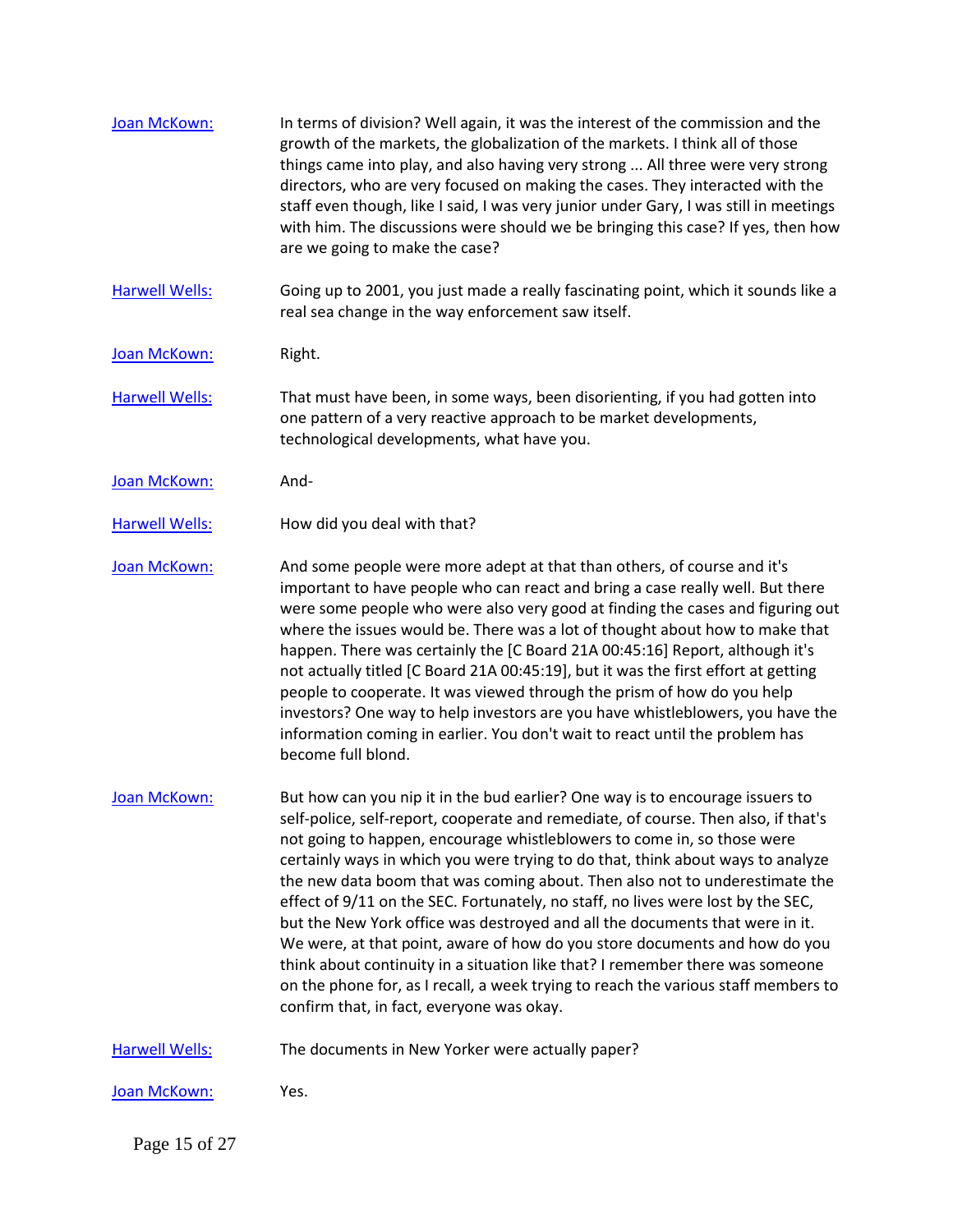| <b>Harwell Wells:</b> | And they weren't backed up online. That's |
|-----------------------|-------------------------------------------|
|-----------------------|-------------------------------------------|

- [Joan McKown:](https://www.rev.com/transcript-editor/Edit?token=Rfy28M_aRzOchHz4z4tWpK7zq8SD_2CzgTQxtPvqoU4EyL5mnk84xHWOW7uJ1VuvJSmF1hLAiEza2pNqUEpppVLFSOQ&loadFrom=DocumentSpeakerNameDeeplink&ts=2808.68) In large part, no. I remember there was one case that the SEC was still able to make because the staff from New York had actually been in DC. It was a commission meeting day, and the commission meeting of course was canceled and when we walked into the room there was a TV there and of course it was showing the twin towers. My recollection is only one of the towers had been attacked at that point. Of course, it was a dramatic event. It had a real impact on the staff. Anyway, the staff was down. They had the documents with them, and so they were able to make that case and there was a real effort. Harvey Pitt, who was chairman said, "We're not going to lose one case because of this," and there was a real effort made to follow through on that.
- [Harwell Wells:](https://www.rev.com/transcript-editor/Edit?token=IIXlFDl3_Pz8XnBXyWjBhCSphTRVXJcO-LaUhsr8ndFcIGzz4wFrHTI7_UouXx0V7LU2S8qn5dWl_6yNCoPXTdP-S90&loadFrom=DocumentSpeakerNameDeeplink&ts=2861.22) 2000-2001 saw a series of events fairly rapidly, internet bubble, quick growth of the internet, popping of the internet bubble, then in 2001 911, two months later, Enron and followed by Quest Worldcom. It might be difficult to ask, but breaking out which of those really drove the changes and I understand they all probably contributed to the changes you're discussing.
- [Joan McKown:](https://www.rev.com/transcript-editor/Edit?token=-r8xWlxKGTG4DwuR_-PuFpTTUI4WuKoEGLn5Xnr3IXRr-wgby4nlJ0xZSKF59Wt7GEJ5UibVSxfwROGakd3ONqcOo_Y&loadFrom=DocumentSpeakerNameDeeplink&ts=2891.46) From my perspective, I would have to say the Enron, Worldcom. The tech bubble was a ... You've seen from the tulip ...

[Harwell Wells:](https://www.rev.com/transcript-editor/Edit?token=yH5jaNFRA10IhYzr8sZL1gXtQ2b42n4SeJ4pp-M-4NCkCD46cDJZ8ZVRoVwXjSeBRCHhND-ZJEyD4SMxcDs71cpg6Xw&loadFrom=DocumentSpeakerNameDeeplink&ts=2902.85) Yes.

Joan [McKown:](https://www.rev.com/transcript-editor/Edit?token=5OAwordc-lzJLSvCsVgMNcxm4Eqtz6Q6bAd3XLP7dOc7tjvcZuA93cBrjNL-nPnyKqF15drq89R_ZJ9t2KFfiyhcMi8&loadFrom=DocumentSpeakerNameDeeplink&ts=2903.21) ... bubble popping, hundreds of years ago, bubbles pop. But Enron, Worldcom, those were dramatic. It was not just them. I don't mean to pick on those companies, but it was one company after another and how the auditors interacted with those companies. That was, in my view, what caused people to sit up and take notice and think about what had to be done differently

- [Harwell Wells:](https://www.rev.com/transcript-editor/Edit?token=7U-NSryt8R-ou3CHJo2M1c6FqCeYVfoVOeKHnZ2a8ZONAesRUdVw5gl12ZVsrylXAyoNxxa-zBYyobldMgh9IzmZpaI&loadFrom=DocumentSpeakerNameDeeplink&ts=2933.6) And move from the, as you just mentioned, more reactive to a sense that perhaps there should be a proactive approach as well. Pardon me. One of the big events following shortly after Sarbanes-Oxley, obviously a direct response to especially Enron. I know you're responsible for implementing many of its measures within enforcement. We could list them, but perhaps which of the measures did you think actually had the greatest impact or took a great deal of your effort, took a great deal of work to implement?
- [Joan McKown:](https://www.rev.com/transcript-editor/Edit?token=0pkncb5heExJXAOMeY8FTVhFACmiA64o5fqwDeCm8NnZE9vUNE3R0Oj8Jst-CSgxb7EyfPyZgGDgJwZp5WWevS14xRg&loadFrom=DocumentSpeakerNameDeeplink&ts=2966.42) It probably didn't take a lot of my effort. Obviously, the creation of the PCAOB was enormous and actually working with the new staff there and how to interact with them and when to bring a staff a case with SEC staff, when to bring it with the PCAOB staff. That was certainly big. Sarbanes-Oxley had so many provisions, obviously. It settled the question on what are now 102E actions. The 304 clawbacks, I think have actually ultimately wound up being a very big part of that. We actually wrote internal memos about how to ... Steve [Cutler 00:50:07] had us work on ... write memos regarding when should you use these? When should you not? The increased penalties and the FARE funds ... FARE funds are a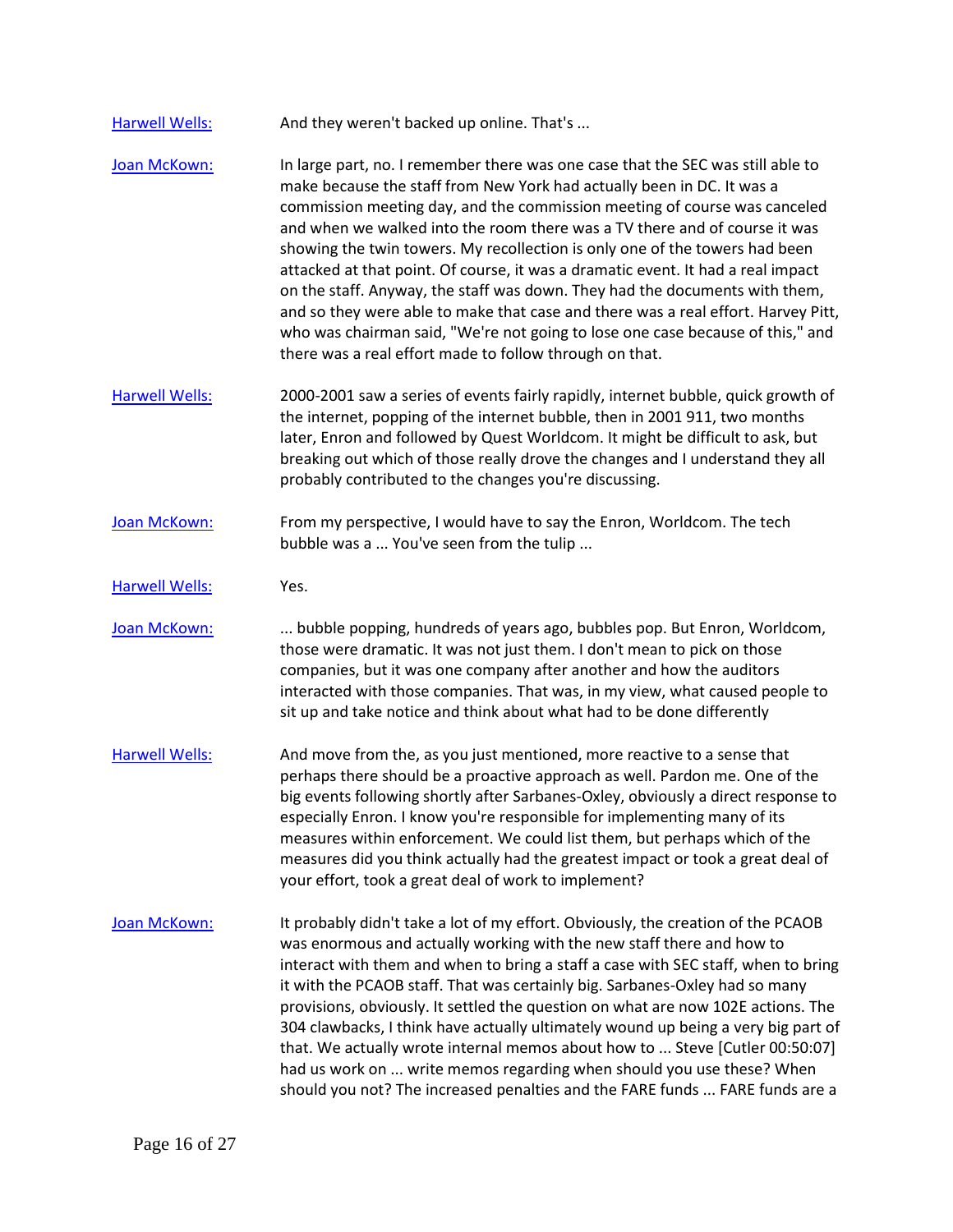great thing, but they created a logistics issue. How to distribute that money became really the big issue.

[Joan McKown:](https://www.rev.com/transcript-editor/Edit?token=Iyxak9jMgyohgeYvlB7F6oXfuiacoHD_hzI4jq8VNzL3EHYpmH88eMHZnmGoeW7Rcl_6DroOntUH-Z6SoFKsoerbcjM&loadFrom=DocumentSpeakerNameDeeplink&ts=3033.74) It's hard to pinpoint one thing. There were some hidden things that ... Not hidden. In plain sight, I guess. As I recall, 305 has a provision that doesn't look like anything big and it just says courts have the authority to achieve through equity what they need to. It's not that exact language, but that caused courts and the staff I think to be more creative in terms of the sanctions that they sought. There started to be more monitors, independent consultants and also conduct-based injunction, you're enjoined from being a penny stock promoter. That's not a good example, because there was already a bar, but you're barred from doing something that was otherwise legal. But as an attorney, you were barred from working on certain types of IPOs and that sort of thing, which otherwise you probably wouldn't have been barred from. Courts were much more willing to engage in terms of equitable jurisdiction.

[Harwell Wells:](https://www.rev.com/transcript-editor/Edit?token=ZXZwX7dKWtSMWXXNApeO69DYmvR5pG1oJpAmLujXWhoLZ-nzYe1-n1npuM3F25FYOD_1XuP-X285b8WTItyhEACcCnE&loadFrom=DocumentSpeakerNameDeeplink&ts=3109.49) Very interesting. You mentioned FARE funds, so that's a nice entree to the question. You also clearly see a great deal of increase in the penalties and disgorgement and related ... We'll call them penalties, penalties imposed on firms after 2002. There have been commenters who said that that perhaps changed the orientation of the SEC enforcement from more perhaps forwardlooking to a more punitive sense. I guess my first question is do you think that the imposition and the rapid rise in those penalties did change what the enforcement staff was doing or the perception of what the enforcement staff was doing?

[Joan McKown:](https://www.rev.com/transcript-editor/Edit?token=7guLIo_3yoOiIIVZfxyVQTlbU6cl2-tjxcrwKRPJ3c1sVWK4jHqN7o-sglWR5JrvhYiLmjPNy36cR_bA4Hrg0r7rAWc&loadFrom=DocumentSpeakerNameDeeplink&ts=3156.67) To me, it did not change the focus. Because the focus is how does it help investors? Certainly you want to be forward-looking when you think about that. Has the organization changed? Is there new management? Do they have internal controls in place over financial reporting, like they should? Is the audit committee robust? There was more of a focus on that. The commission though definitely was continued ... From the 1990s on, when they first got this authority, it did ... Of course, having these large events, large issuer disclosure and fraud events certainly did energize the discussion on what should be issuer penalties and how to implement those. There was a large focus by the commission.

- [Joan McKown:](https://www.rev.com/transcript-editor/Edit?token=pwtdzEuBl9xyEjv22u-aJUUmrVmjCLM26qAGWmQBGoS_ilN_e8X48k929yTk_G5ykVYXxsIoxTeqFFn6ln444QESIlw&loadFrom=DocumentSpeakerNameDeeplink&ts=3213.21) The staff wasn't the impetus for the increased penalties. They were reacting to what the commission was wanting. I wouldn't say the enforcement staff changed, but certainly the commission itself was very focused on that issue. Of course some commissioners did not believe, and still don't believe, that there should be issuer penalties.
- [Harwell Wells:](https://www.rev.com/transcript-editor/Edit?token=18a-C3yw8c15XqRawG7402g_PQH4DOcNQKYYBiZKrVlS9nrTkWHYXZndirKHREgrp_RtbTS3kA9iiFKGmZwRxMdWozs&loadFrom=DocumentSpeakerNameDeeplink&ts=3232.81) Yes, so that brings us to the Sarbanes-Oxley and I'm curious about what you saw. Sarbanes-Oxley, while it's very important, clearly leading up to 2008, there were other major issues [inaudible 00:54:07]. There were market timing, late trading cases, for instance. Before the financial crisis, what you saw as the priorities of the Enforcement Division at this time.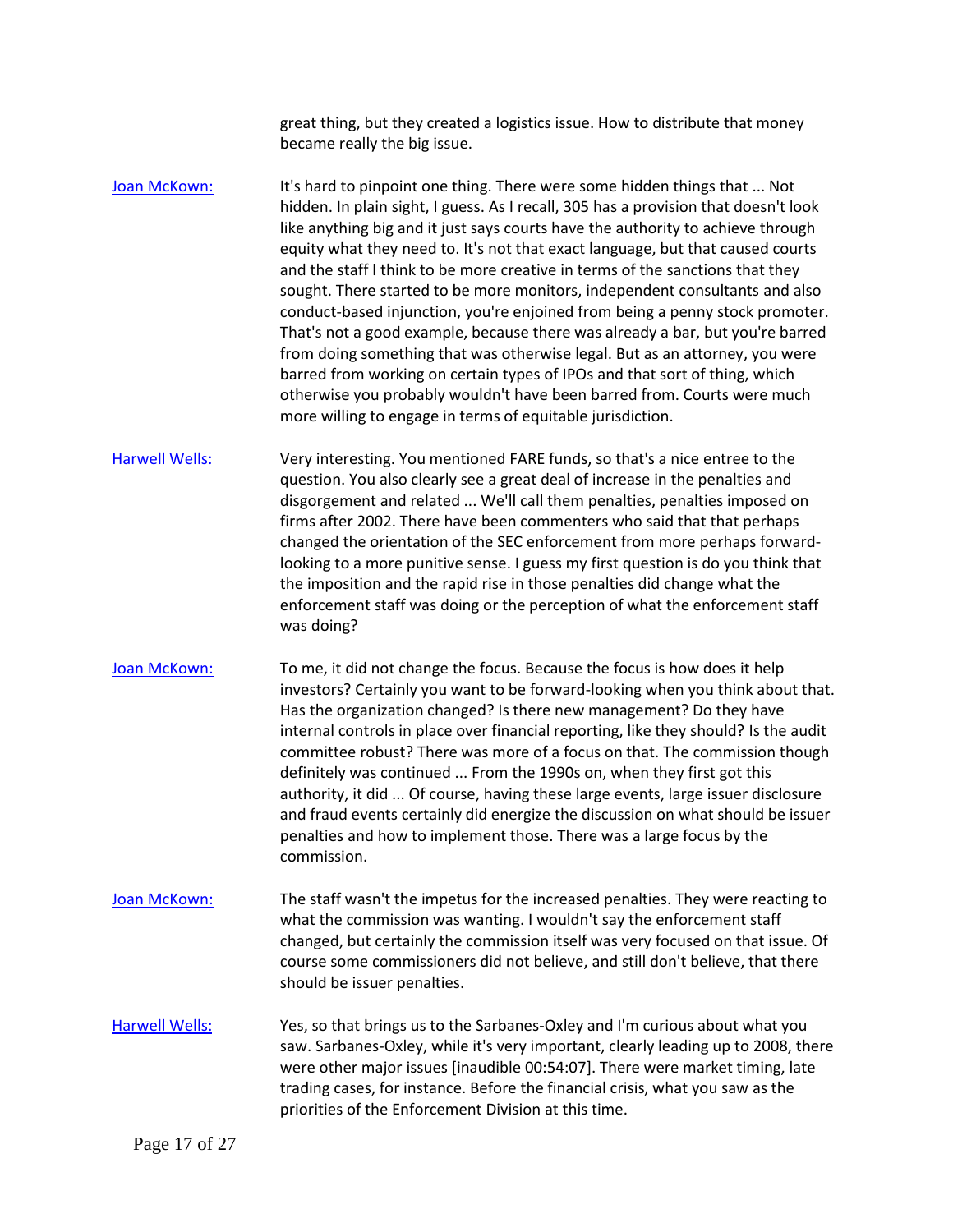| Joan McKown:          | Well, you're right. There were groups of cases and market timing like trading<br>was certainly a very important one. I should have said in the 90s, there was also<br>Orange County. There's always big market events that take up the focus of the<br>division. Certainly a focus on advisors, there started to be a growing. Prior to<br>market timing and late trading, there had not been  It was a very clean<br>industry, a very fiduciary oriented. Certainly at that point, there was a far<br>greater focus on certainly The advisory space. That continues to today.                                                                                                                                                                                                                                                                                                                                                                                                                                                                                                                                                                                                                                                                   |
|-----------------------|--------------------------------------------------------------------------------------------------------------------------------------------------------------------------------------------------------------------------------------------------------------------------------------------------------------------------------------------------------------------------------------------------------------------------------------------------------------------------------------------------------------------------------------------------------------------------------------------------------------------------------------------------------------------------------------------------------------------------------------------------------------------------------------------------------------------------------------------------------------------------------------------------------------------------------------------------------------------------------------------------------------------------------------------------------------------------------------------------------------------------------------------------------------------------------------------------------------------------------------------------|
| <b>Harwell Wells:</b> | Let me ask a quick question in connection with that, because I am curious. You<br>mentioned the interactions you clearly had with the other divisions, the need to<br>coordinate both rulemaking and enforcement. It's something like moving, but<br>something like new activity with advisers. How did you interact with say<br>investment management in terms of bringing those cases, in terms of them<br>thinking about new regulations or not?                                                                                                                                                                                                                                                                                                                                                                                                                                                                                                                                                                                                                                                                                                                                                                                              |
| Joan McKown:          | Right. One thing that helped was Steve Cutler had the chief counsel's office<br>divided. He changed the structure of the office so that there was an investment<br>advisor group, broker-dealer group, and issuer accounting group. The cases<br>were going through a group that became more specialized. That group worked<br>closely with, it really was a great change, worked more closely with the division<br>of investment management. Of course, they were always reviewing cases, you<br>met and work carefully with them to think about what were the issues we're<br>and starting to try to develop expertise within the division. Of course that grew<br>and I know we'll talk about it later, but that grew division wide, but at that point<br>it started in the chief counsel's office.                                                                                                                                                                                                                                                                                                                                                                                                                                           |
| <b>Harwell Wells:</b> | You said it came from Steve Cutler. Why was there a sense that you wanted to<br>reorganize the office in '04?                                                                                                                                                                                                                                                                                                                                                                                                                                                                                                                                                                                                                                                                                                                                                                                                                                                                                                                                                                                                                                                                                                                                    |
| Joan McKown:          | Why he wanted to?                                                                                                                                                                                                                                                                                                                                                                                                                                                                                                                                                                                                                                                                                                                                                                                                                                                                                                                                                                                                                                                                                                                                                                                                                                |
| <b>Harwell Wells:</b> | Yes.                                                                                                                                                                                                                                                                                                                                                                                                                                                                                                                                                                                                                                                                                                                                                                                                                                                                                                                                                                                                                                                                                                                                                                                                                                             |
| Joan McKown:          | Steve was very much forward-thinking in terms of  Again, it was part of not<br>just going from being reactive to proactive, but what else can we do. It was<br>really the beginning steps of whistleblowers' cooperation, which have only<br>grown. How could the division itself be reorganized? What other<br>reorganizational type steps could be taken? That was one of them so that<br>instead of having anyone in the chief counsel's office work on an investment<br>adviser case, it would go through one group who  It was great because then<br>you could, again, remember you're trying to achieve a nationwide  And it's a<br>large part of what the chief counsel's office is trying to do is have a nationwide<br>program so that when you're dealing with the Boston regional office or the<br>home office, the outcome of the case is going to be similar for similar conduct. It<br>was very helpful for one group to start to see all of those cases and to be able to<br>understand not only what should the sanctions be but, "Oh. Hey, there seems to<br>be a problem over here that the the division and the agency should be focused<br>on." In other words, "Boy, we're seeing a lot of cases involving 12b-1 fee cases. |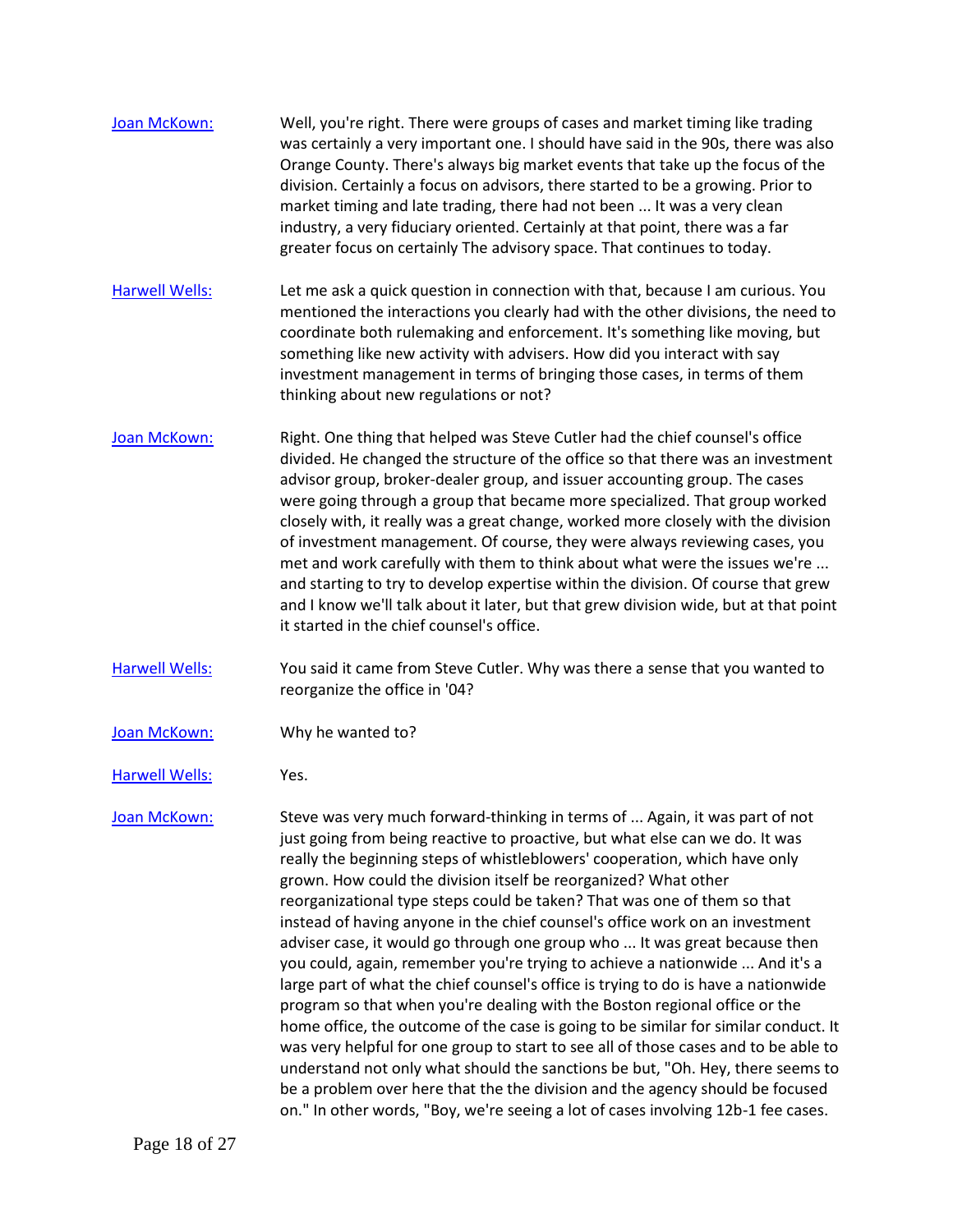Maybe this is a bigger problem than just these couple of cases," and to think about should there be a sweep or something like that?

- [Harwell Wells:](https://www.rev.com/transcript-editor/Edit?token=4nGwTqkeId4WauNTvWwnjoYPg2RhFvlV85H2A7ZclZQsOxbeduX0elL8k2EAUTDEBJVFT66_V_M7U_wll975ugSbcFw&loadFrom=DocumentSpeakerNameDeeplink&ts=3498.24) You've brought up whistleblowers in a couple of points. I think of the big break as being in 2010 with Whistleblower Provisions. But it sounds like that in fact, there's a much longer history of that. Where did you see the whistleblower program developing during your time at the SEC?
- [Joan McKown:](https://www.rev.com/transcript-editor/Edit?token=kOabvJ3yU1OOR0ZexkhpaXDTErbIEKZaXAM3fYTJRjqx87QePLwbPDdYeg6vJRXc1mKei4C_6m8Ar-j14GhpvDhzWjs&loadFrom=DocumentSpeakerNameDeeplink&ts=3517.79) Certainly, of course, there were always whistleblowers before that point in time, but there was an effort to encourage it through Sarbanes-Oxley from that point. After 2008, after the financial crisis, and think about what and ... And other events, I'm sure we'll talk about, how to handle whistleblowers. Obviously now the SEC has the office of the whistleblower to handle that, but the staff actually worked very hard and looked at other whistle blowing provisions in other statutes affecting other ... Department of Justice and other statutes, other laws, and to figure out what are the best parts? What do you need? There was an obvious need for a carrot that ... the financial benefit. Also in looking at other agencies, there was a real need for very clear protection for retaliation, because people weren't going to come forward if they thought that they would be retaliated against.
- [Harwell Wells:](https://www.rev.com/transcript-editor/Edit?token=W779r7AMPRsMT4l2HDBtafTNtwsOciMv-RKrmGG_E-4h5YozSHxkzbjL4J2IJP-hkCeGyYj93CveLDoiGzye0zHSs94&loadFrom=DocumentSpeakerNameDeeplink&ts=3590.09) Moving forward to 2008, I actually want to talk about the enforcement manual first, because I know that is something that you worked on. I'll ask you to explain its history, because it became public as I understand in 2008, but the back story of what existed before you assembled the manual and why the decision was made to develop an enforcement manual is something I'm not all aware of.
- [Joan McKown:](https://www.rev.com/transcript-editor/Edit?token=NkTX2_Kx1i1Toh4kXcpiftAhG6F7soq_qNXWSnq-7WC55N9sgD85PX3ao5vtEQZ49xGOWzyx7HU1D0BsYec8t7Vk-Mc&loadFrom=DocumentSpeakerNameDeeplink&ts=3617.63) The decision to have a manual is actually the chairman and the commissioner's decision. They thought that there should be one place that there would be a compilation of all of the ... I believe that there was outside pressure as well ...

[Harwell Wells:](https://www.rev.com/transcript-editor/Edit?token=S9ZNsT6B5Q84eJ1D-7DUBjcNPFfp1ba1Ibbhh8U0U8B7HCZp0nH_gydBs7G_wLArZukBGNsOPka3EP7vG_e-P8Owjos&loadFrom=DocumentSpeakerNameDeeplink&ts=3633.38) From?

[Joan McKown:](https://www.rev.com/transcript-editor/Edit?token=vcfC8CAQQsnqWsljbthO2GsqjVq8_uz9VT1WolZF5DNzdtI2WrjMYKan2wYTRR9CzzxWsfN4rnEs4ab0sLzsaYDzLJA&loadFrom=DocumentSpeakerNameDeeplink&ts=3635.35) The hill. To have some sort of a manual. Certainly when I was a baby lawyer starting out in the division, there was very little that was written in terms of policy. Over time there has started to be, under Bill McLucas and then following it with other directors, there started to be more and more policies that were in writing, but they weren't compiled in one place. It was before you had an intranet where people could easily access the information. One of the pieces of writing was the red book that tells you how to take testimony.

[Harwell Wells:](https://www.rev.com/transcript-editor/Edit?token=T4kk53DoludFO4Z4DBGtE94zayk22JUIQHn6ca0VBPRhNwTfJX_RJhKFotAo15dxvkdCiWTf2SEocok6wacVDxTKGqU&loadFrom=DocumentSpeakerNameDeeplink&ts=3674.59) I've heard the red book reference. That's what the red book was-

[Joan McKown:](https://www.rev.com/transcript-editor/Edit?token=DqEu3pH9a5ipkydQ5tJRawYkIMRMITQEaOmWi2KmaGmJtAXmdmK3FHEtPouBhIkzV8TtlmbXKMROX_4lNB5UMnpVsNk&loadFrom=DocumentSpeakerNameDeeplink&ts=3677.44) It was a guide to taking testimony, basically. That's a shorthand way of saying it, but there was still a lot of policies that were not in writing. It was a years-long effort and was a huge effort. Initial drafts were written not just by people in the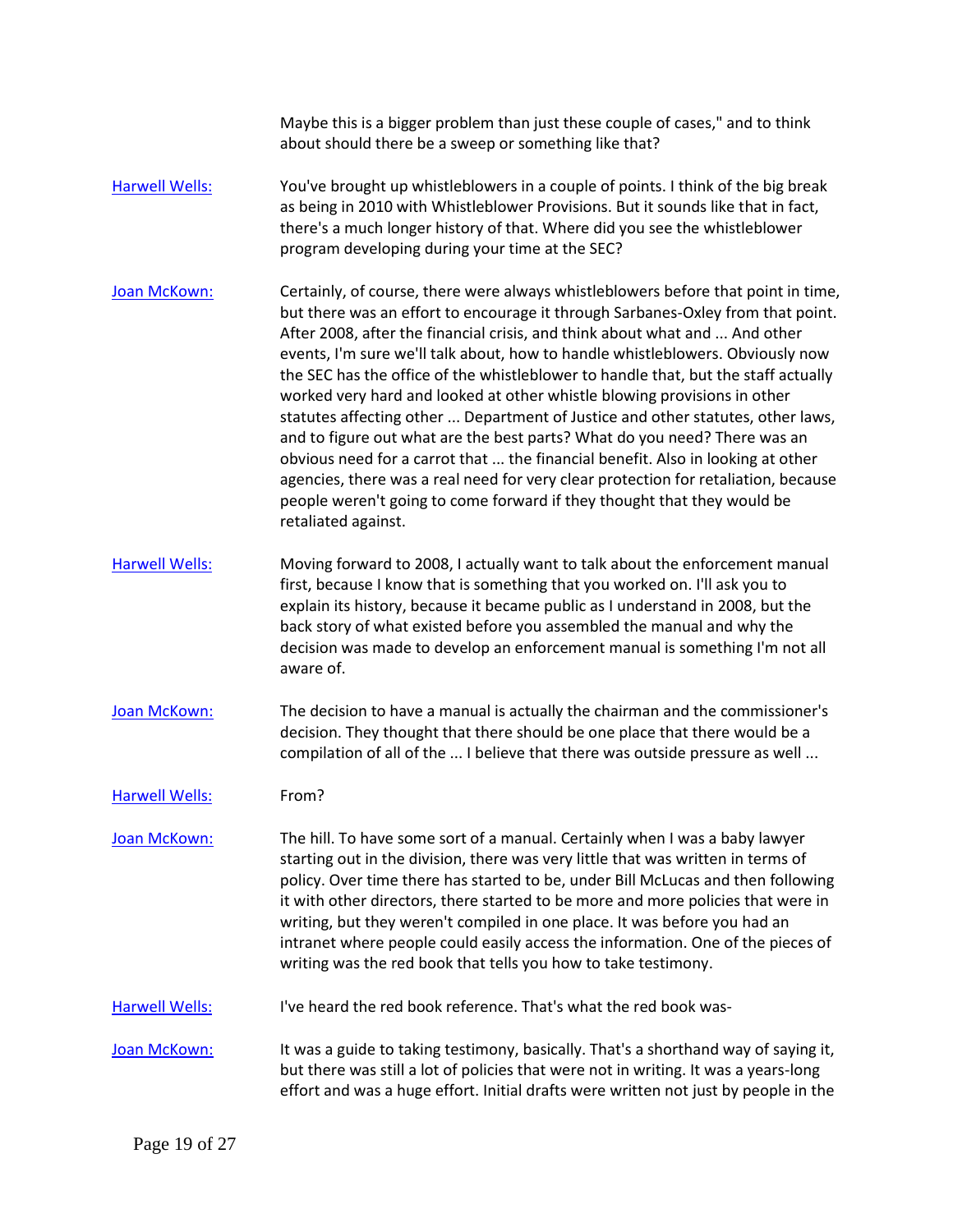|                       | chief counsel's office, but throughout the regions and the home office. There<br>was multiple staff that were working on drafting various points. I was the senior<br>person responsible for its ultimate publication and worked on various provisions<br>of it closely. I of course had written a number of the previously written policies<br>that went into it. It's turned out I think to be a very good thing. The commission<br>was very supportive of the decision to have a policy. I know that one question<br>that comes up is whether to publish it or not, make it public. It is intended for<br>the staff. That is the the audience it's intended for, but there was a decision<br>about whether to make it public or not, and we decided that since the<br>Department of Justice's staff manual was public, that there was little argument<br>to be made to not publish. It was a pretty quick decision, but it was thought out. |
|-----------------------|------------------------------------------------------------------------------------------------------------------------------------------------------------------------------------------------------------------------------------------------------------------------------------------------------------------------------------------------------------------------------------------------------------------------------------------------------------------------------------------------------------------------------------------------------------------------------------------------------------------------------------------------------------------------------------------------------------------------------------------------------------------------------------------------------------------------------------------------------------------------------------------------------------------------------------------------|
| <b>Harwell Wells:</b> | If it's really written for the staff, what's the advantage of having it public and<br>available for everyone?                                                                                                                                                                                                                                                                                                                                                                                                                                                                                                                                                                                                                                                                                                                                                                                                                                  |
| Joan McKown:          | To have transparency so that people understand. Actually I think it's a very<br>useful document because the staff can point to it and say, "Well see, this is our<br>policy," and the defense bar understands that they're not just making it up. It is<br>in writing and it's helpful to the defense bar to understand what's expected.                                                                                                                                                                                                                                                                                                                                                                                                                                                                                                                                                                                                       |
| <b>Harwell Wells:</b> | While we're talking about 2008, it was clearly a busy year. There was also the<br>biggest financial crisis would have started a little earlier, but clearly reached its<br>peak in 2008, and at the end of the year really is a consequence of that. The<br>Madoff Ponzi Scheme was exposed and that in turn, fairly or not, led to a good<br>deal of criticism of the SEC. I'm curious to start off with what was the<br>environment in the Enforcement Division when these things exploded one after<br>another within a fairly short span of time?                                                                                                                                                                                                                                                                                                                                                                                          |
| Joan McKown:          | It was very difficult really up until that point. I mean it had been a continuation<br>from what I'll call the glory years when the division was ramping up. At the SEC,<br>we were not used to that level of criticism and it was not easy, but I will say that<br>I'm also  There's probably nothing I'm more proud of the staff on than that<br>period of time, because people banded together. There was no finger pointing:<br>"Hey, it was just those people over there. It wasn't all of us." It was a sense of<br>we're in this together. What really impressed me was the ability to, even in a<br>time that was not easy by any means  The IG and others examined what<br>happened, but there was a real internal focus within the division to look at, well,<br>what happened? What were the red flags? What can we learn from this?                                                                                                |
| Joan McKown:          | One of the things was the earnings were too smooth. There was an analysis of<br>well, who else has earnings that are a bit too smooth. I remember Scott Friestad<br>and George Curtis, the deputies at the time, really reacting very well to all of it<br>and figuring out how to move the division forward and think about what were<br>the lessons to be learned. Also what was painfully obvious was that the right<br>hand wasn't talking to the left hand and obviously there's been great effort put<br>into that space.                                                                                                                                                                                                                                                                                                                                                                                                                |
| <b>Harwell Wells:</b> | By right hand not talking to the left hand, you are thinking specifically of                                                                                                                                                                                                                                                                                                                                                                                                                                                                                                                                                                                                                                                                                                                                                                                                                                                                   |
| Page 20 of 27         |                                                                                                                                                                                                                                                                                                                                                                                                                                                                                                                                                                                                                                                                                                                                                                                                                                                                                                                                                |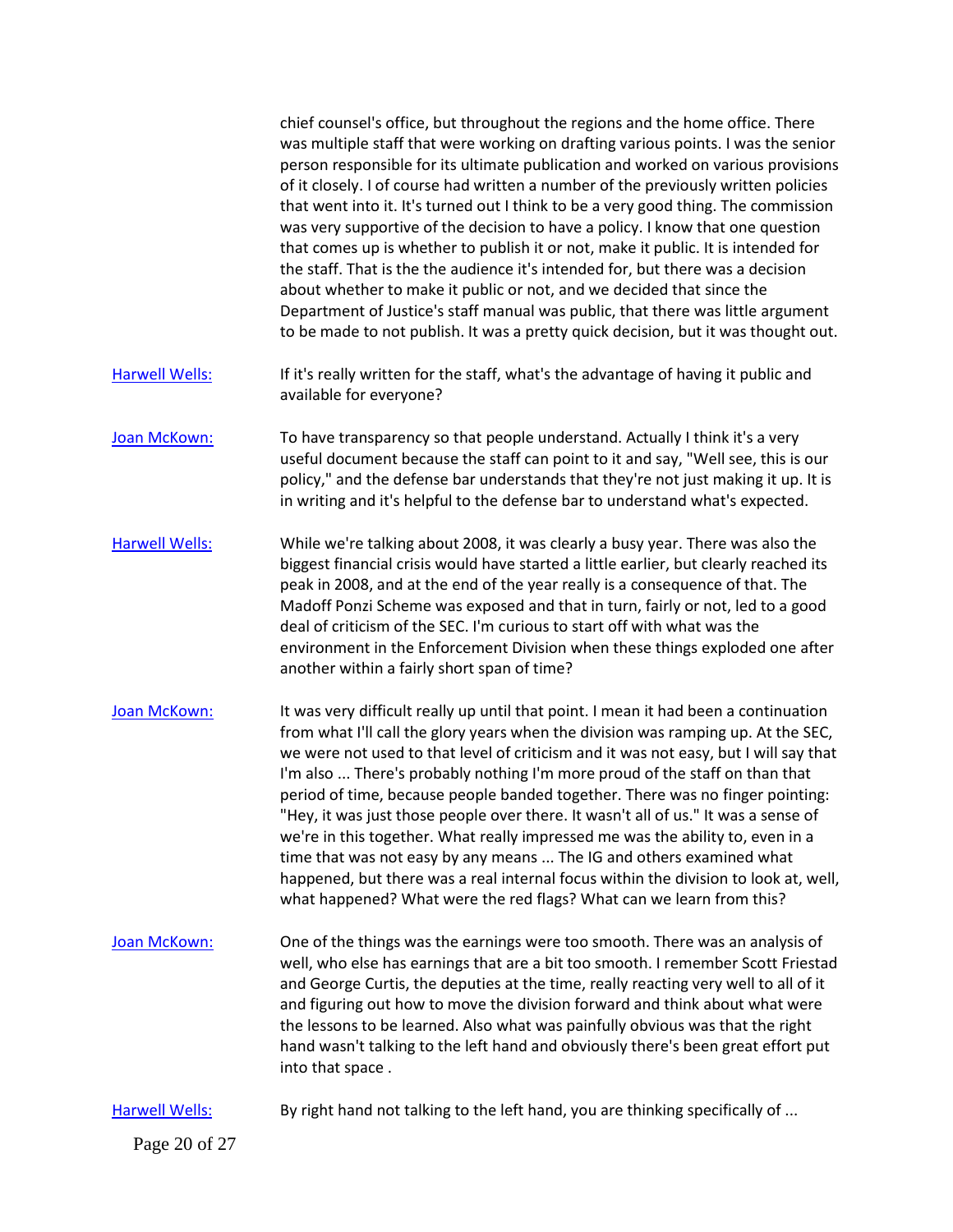| Joan McKown: | Well, so now there's an office of market surveillance that coordinates all the<br>tips, complaints and referrals that come through. The office of the             |
|--------------|-------------------------------------------------------------------------------------------------------------------------------------------------------------------|
|              | whistleblower is part of it. If there is multiple exams, if there's multiple                                                                                      |
|              | complaints involving one organization, those are being put together and                                                                                           |
|              | analyzed. Before that, what some people would call silos, people were off                                                                                         |
|              | working in their silos and not communicating as well as they could. It was a very                                                                                 |
|              | difficult time, but at a certain level I'm most proud of the division for continuing<br>on the work too. There was also a re-examination of matters that had been |
|              | closed. There were cases that were brought that had been closed that wound<br>up being cases.                                                                     |
|              |                                                                                                                                                                   |

[Harwell Wells:](https://www.rev.com/transcript-editor/Edit?token=gHe7g2yLryZyHytWqX7pxKgvFvLx2YIb2p4mBM16yRTgNK72K3wnLCOM3HilkUv4sZ-8SNqoeaWHu2zPoXOdxZuhJCQ&loadFrom=DocumentSpeakerNameDeeplink&ts=3993.2) You obviously are not going to name the cases.

[Joan McKown:](https://www.rev.com/transcript-editor/Edit?token=uMtfU3o3orH3oJkmEOR4AbZwSu2qQB6Z-GdZqe7Q3NhKfme-sgnaPfQydpcVTE4qfioiZ0BLsCDNYuEa7sBdaJjJXts&loadFrom=DocumentSpeakerNameDeeplink&ts=3994.97) No, I'm not.

[Harwell Wells:](https://www.rev.com/transcript-editor/Edit?token=P8yI5zdLtWo51TVLIid4R6bZpddXWvu8cbKZ9G51ZQpYa4OUFq5ClJlJaqbUzXgk29uSuzNAhtDJ3tZ2bj0yCFfhGs0&loadFrom=DocumentSpeakerNameDeeplink&ts=3995.44) But what led something to be reopened at that point?

[Joan McKown:](https://www.rev.com/transcript-editor/Edit?token=1QQPvNHvTATWsInSR05-QTdCXV8qrPQVQGq-3nB4kWFL9_j4VY2LjgtSgydKbALDgmOCLk9-gTvCA2UWAFqjuskTjmg&loadFrom=DocumentSpeakerNameDeeplink&ts=3998.01) Well going back and analyzing, "Did we not follow through?" Because ultimately, in my view, Madoff was not following through to see where the money went and what was happening with the money and are there other cases like that?

[Harwell Wells:](https://www.rev.com/transcript-editor/Edit?token=7x3dptWc-_zCsBlVDbQO1wuUbjaAhskfILGlfEbTnFMq9UHRbsfVALroH47Vr9RutbQEzGzjoa4Yj77mQBfD5jcAaa4&loadFrom=DocumentSpeakerNameDeeplink&ts=4017.34) Okay, so Robert Khuzami became director in early 2009, and fairly quickly a series of reforms or a series of changes were made in the Division of Enforcement, reorganization, and so forth. I know you were very involved in those, among other things, specialized units, [inaudible 01:07:16] branch chiefs. I wonder if you could talk a little about the changes that happened in 2009, I guess leading into 2010.

- [Joan McKown:](https://www.rev.com/transcript-editor/Edit?token=WaW_M9gm32bhQoc922OmMrWGMnFjKMkB7dO9cIkUzzTZG7nkzPuuSe0ChnM3afJaQoPhaAKiEHRI8gCLgyvKOd9Mb8E&loadFrom=DocumentSpeakerNameDeeplink&ts=4044.57) Sure. Well, the division still has a specialized units, and through a couple of other division directors, so they obviously think they're working. When I started in the division in 1987, the division was a very small place. When I say division, I mean including the regions, of course. The region had grown exponentially in terms of number of staff and yet we still had the same structure, the same back office supporting the division. It was I think necessary to have attention focused on the key Program areas and having some specialization. You still have a lot of the staff that's not in the specialized units. They can work on any type of matter, but it was good I think to broaden beyond the chief counsel's office, the concepts of specialization. I think the division has since utilized that. They now have the fraud financial and auditing task force and working groups and that sort of thing that I think are very important to help focus and coordinate in those areas.
- [Joan McKown:](https://www.rev.com/transcript-editor/Edit?token=nNta8C3sV9BwZSMsR_5Z1SsVpohMCjdOffkHslKcNJrYsfVjr6fvgpOh3SEhTeDAv6jm8BfdfdyU5ONPGZRcaddmtO8&loadFrom=DocumentSpeakerNameDeeplink&ts=4122.86) After the financial crisis and Madoff, it's inevitable that there will be change and I thought that Rob was very thoughtful even though he was new to the division. He was very thoughtful about how to do it. He listened to a lot of inputs. The decision was ultimately his, of course, how to structure. Branch chiefs, these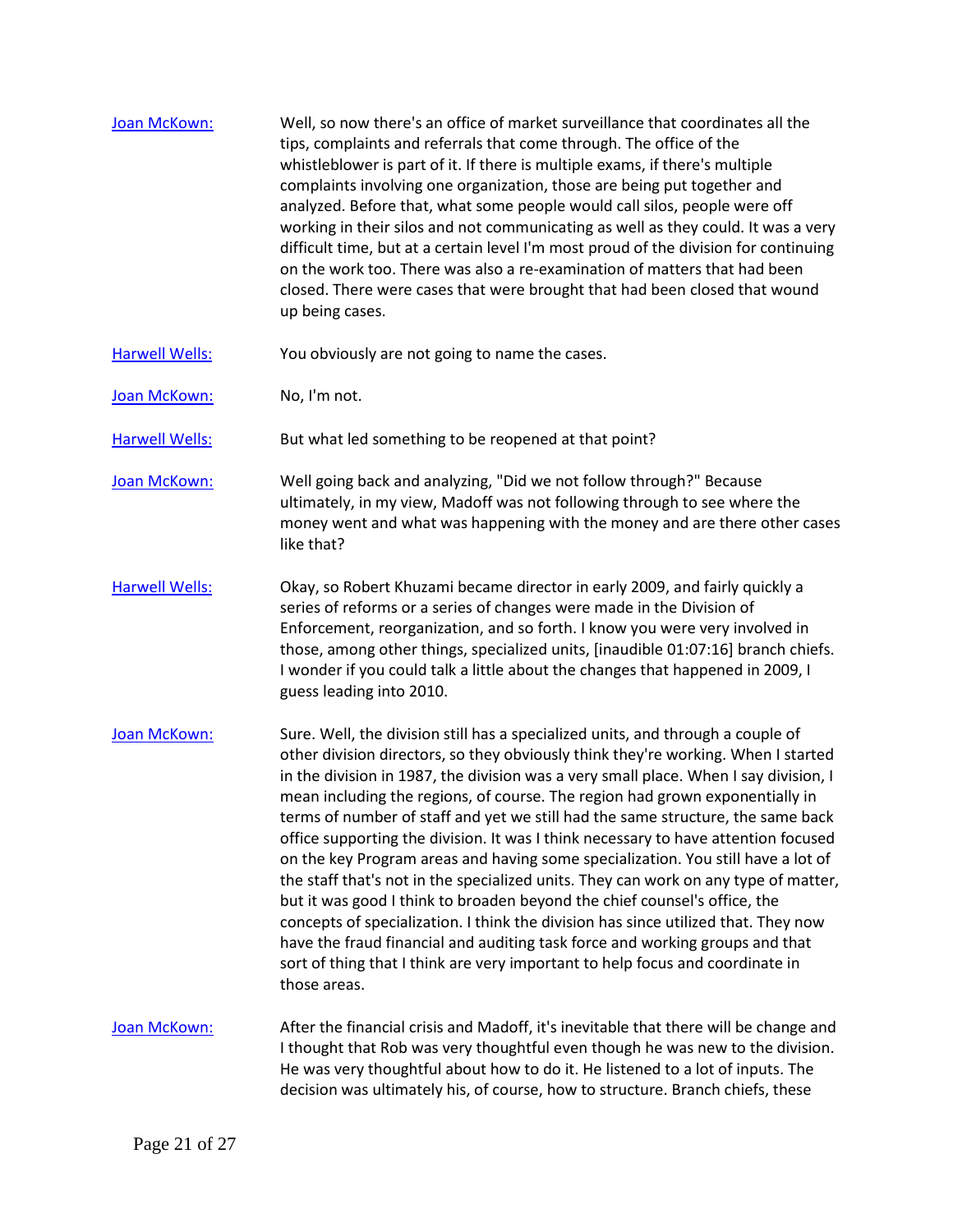were not without controversy within the division. I think the branch chiefs are a good thing because it's a good way to see how someone is as a supervisor. From the outside, which is a large part of what I've had since that point, it seems to me that the division's functioning very well.

- [Harwell Wells:](https://www.rev.com/transcript-editor/Edit?token=yn5CnRoJb1Irb1rd5EGa1_psbSYcInrP6dmdyXGM_StSBBr_qVBQ-1JaCsQ3qLrQ1Pl3OWSx54S3lIHDaC8Ao9Ez7Sk&loadFrom=DocumentSpeakerNameDeeplink&ts=4163.4) All right. This was also [inaudible 01:09:26] time when not only Khuzami, but some other senior leaders of the division had been former federal prosecutors. That's been noted by other observers and I didn't know if you perceived any change that that brought to the Enforcement Division in terms of how it carried out its tasks, in terms of the image the Enforcement Division had of itself.
- [Joan McKown:](https://www.rev.com/transcript-editor/Edit?token=MeifqG3P6uz6iV1gmTF7Kg6JtaESIDYSSzl8c8fYTrbABlHUNbaMjBC-LaZfOaUK-aPnLwyiaWGRZu77rgPE6_hKlV8&loadFrom=DocumentSpeakerNameDeeplink&ts=4188.61) Rob Khuzami, he loves being a prosecutor. He is so energized when he's working on a matter. You can just see it. I think that having Rob and then, of course, eventually Mary Jo White and heads of the various regions be former a AUSAs and, of course, Mary Jo is a US attorney ... You asked me before was there a change from a more forward-thinking versus prosecutorial and I think that some people have felt that there has, from that point, been more of a prosecutorial, how big can the penalty be type of thing. That always ebbs and flows and I think it's healthy to have a debate and a discussion about what should the sanctions to be, what should be charged, who should be charged.
- [Harwell Wells:](https://www.rev.com/transcript-editor/Edit?token=wyn-xpST45IfFGR7CogBnKHQ3HoBrX4wFmBcLMru6OVpfw8B0AhnL1X4t2bxA5GRs4WMR_h6L_CI-J5RbwEMjqc6Fgc&loadFrom=DocumentSpeakerNameDeeplink&ts=4240) Okay. One thing I wanted to ask that I didn't realize before we spoke. Dodd-Frank came out in 2010, which was the year you left the staff. I did not realize, so did you actually work on development of Dodd-Frank? Were you involved with that?
- [Joan McKown:](https://www.rev.com/transcript-editor/Edit?token=isrjwZBuYDTsD4C5a-GqWOq3CbYV5jiY0cMTGUHUSXqiY5tf4JrJZ_0hOmCLHSAflsiHiuykHPcrcg6chpwkia0Z7mY&loadFrom=DocumentSpeakerNameDeeplink&ts=4254.67) Dodd-Frank, I left the division a few days after it was enacted into law. On rulemaking and the implementation at the agency, I was not involved, but I was involved on working on the legislation that led up to Dodd-Frank.
- [Harwell Wells:](https://www.rev.com/transcript-editor/Edit?token=SXibit5gaIWQzRsMZmUogcn3Ra-WLpF1Q_evGKR_Qum0HtnYtRAXZt8dxn7luilQF8J863ZzT9CxvmKNeDkdOap1lVg&loadFrom=DocumentSpeakerNameDeeplink&ts=4271.11) What were the changes that you would identify in Dodd-Frank? You left the staff but then you came into private practice clearly involved with enforcement matters. What were the parts of Dodd-Frank that, either you at the time worked on or that in retrospect, you think were particularly important changes?
- [Joan McKown:](https://www.rev.com/transcript-editor/Edit?token=RWreUofMi1bxtnXFBeJTuZAvy1UZNsmCF0iZPMdK5XuCFK4bCPtnrbpe4MJW8_dRFBwMBvRwP7I4WacOXXUTWWPnTJs&loadFrom=DocumentSpeakerNameDeeplink&ts=4293.79) I speak to Dodd-Frank in terms of enforcement impact, not the many, many other provisions. Many of the enforcement provisions that came into being in Dodd-Frank that affect enforcement were things that were being discussed at the time of Sarbanes-Oxley. We're actually part of three reports that were done regarding enforcement that were required under Sarbanes-Oxley. Many of those recommendations were actually what ultimately became part of Dodd-Frank. I would have to say a couple things. One change of course was to take it previously a penalty could only become a FARE fund if there was disgorgement. You would have some cases where there was one dollar of discouragement in order to get around that.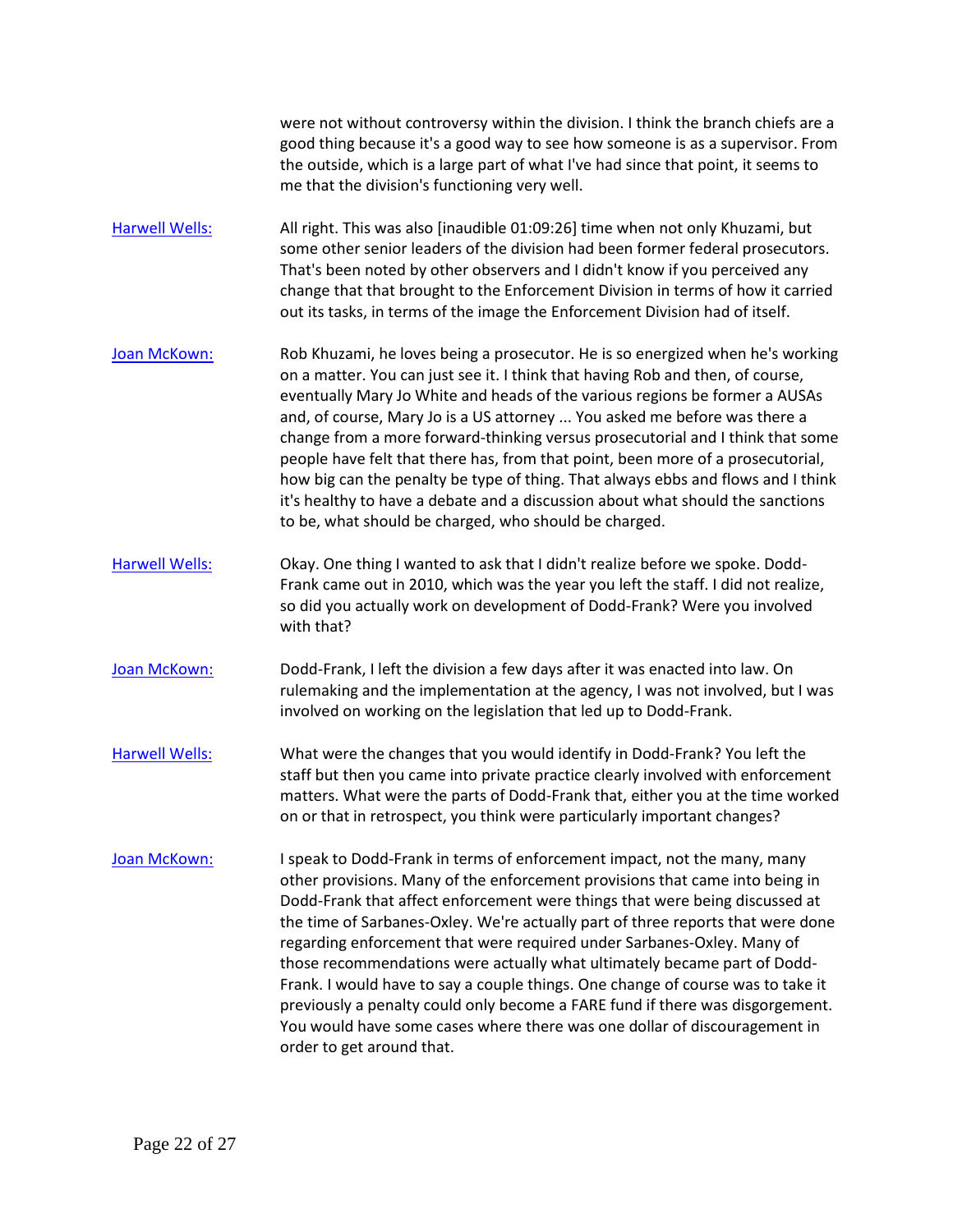| Joan McKown:          | Fortunately in Dodd-Frank, Congress just changed it so a penalty could be a<br>FARE fund. I would have to say that there was a growth from 1990, from the<br>Remedies Act on, to the growth of enforcement remedies. The Whistleblower<br>Provision does certainly stand out and I think has had the most change in term<br>My understanding from some senior enforcement staff is many of the<br>important matters that they were working on, there was a whistleblower and<br>the whistleblower, interestingly enough, had often gone in-house first.                                                                                                                                                     |
|-----------------------|-------------------------------------------------------------------------------------------------------------------------------------------------------------------------------------------------------------------------------------------------------------------------------------------------------------------------------------------------------------------------------------------------------------------------------------------------------------------------------------------------------------------------------------------------------------------------------------------------------------------------------------------------------------------------------------------------------------|
| <b>Harwell Wells:</b> | You left the SEC that year, as you said, a few days after Dodd-Frank. Why?                                                                                                                                                                                                                                                                                                                                                                                                                                                                                                                                                                                                                                  |
| Joan McKown:          | Well, you know, I'd planned on staying only two years.                                                                                                                                                                                                                                                                                                                                                                                                                                                                                                                                                                                                                                                      |
| <b>Harwell Wells:</b> | Yes, you've exceeded that.                                                                                                                                                                                                                                                                                                                                                                                                                                                                                                                                                                                                                                                                                  |
| Joan McKown:          | Yes, I did. I think almost 24 years. It was something I'd always planned on doing.<br>I always felt a little guilty that I stayed in the chief counsels job as long as I did<br>because I always felt it was the best legal job in DC. Obviously I got over that,<br>because I did stay for a long time. For me, the timing was right personally and<br>professionally, and actually it's been terrific. I loved my time at the agency, but<br>I'm also glad to have had the opportunity to be in private practice.                                                                                                                                                                                         |
| <b>Harwell Wells:</b> | Well, thank you. Let me move away from our timeline to ask some broader<br>questions.                                                                                                                                                                                                                                                                                                                                                                                                                                                                                                                                                                                                                       |
| Joan McKown:          | Sure.                                                                                                                                                                                                                                                                                                                                                                                                                                                                                                                                                                                                                                                                                                       |
| <b>Harwell Wells:</b> | While we're talking about the 2000s, if you could talk a little about your work<br>with the enforcement director during that decade, that is Steve Cutler and Linda<br>Thompson and then Rob Khuzami, and how your perception of each of them as<br>leaders and how you interacted with each of them.                                                                                                                                                                                                                                                                                                                                                                                                       |
| Joan McKown:          | Yes, and again at this stage, of course, I was in a senior position the entire time.<br>Steve was a very inspiring leader. All three of them are very smart individuals.<br>When everything was exploding during Steve's era, I remember there was one<br>day where he just called everybody into a conference room like this, not enough<br>chairs. He stood up on top of one of the chairs and said, basically, nothing is<br>going to stop us. We're going to keep going. The staff was very excited. That was<br>unfortunately only the home office staff that was there, but he conveyed that to<br>the regions as well. He was very focused on what cases would be brought and<br>that sort of thing. |
| Joan McKown:          | Linda is a wonderful attorney. She was a wonderful director. She was handed by<br>far the most difficult hand to deal with, because it was the financial crisis, it was<br>Madoff. I would have to say that her strength and fortitude can be matched by<br>no one, her ability to continue going forward. There were many blows she took<br>that the staff never saw. She kept things moving. We really went forward<br>without missing a beat, which is pretty amazing, considering what was going on.                                                                                                                                                                                                    |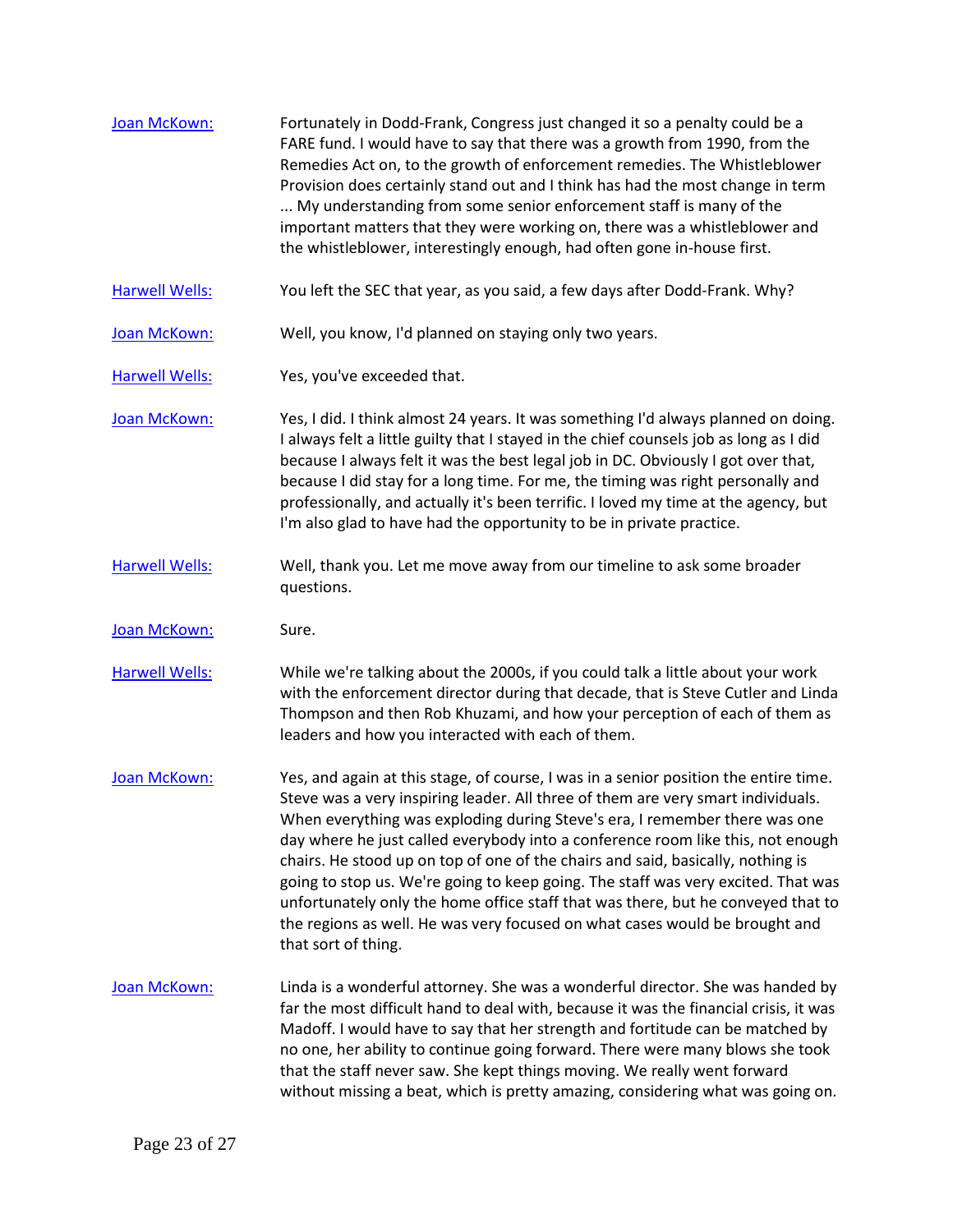Then Rob, I didn't work with him throughout his entire tenure as director, but he came in and he, very thoughtfully, made the changes that were inevitable. As I said, he's a very enthusiastic prosecutor. He loves it.

[Harwell Wells:](https://www.rev.com/transcript-editor/Edit?token=62gG6XzpAY9URdUTS3fOzqxjRUfRrkmj0CHZZLjZLGdYaa_BPIC0SlfwfJEqGVghTRTHLqL10iP81XOi_RvfC39LIJ0&loadFrom=DocumentSpeakerNameDeeplink&ts=4549.74) Moving on from that, because you also interacted with the chairs and the commissioners over the years and I won't ask you about every chair, every commissioner.

[Joan McKown:](https://www.rev.com/transcript-editor/Edit?token=sDCuB_KdQDRQXuJ3r76-5z_5Rmq8_9413BI2yUZsWftBGqtAygVZPsy58FAnT2LDSBDzS9vAmql554vLC3of1YcfLck&loadFrom=DocumentSpeakerNameDeeplink&ts=4557.56) There's over 30 of them during that timeframe.

[Harwell Wells:](https://www.rev.com/transcript-editor/Edit?token=eaV_7wrOFVhSTZdmBcr2gBGALWovMxyiT0bDTrTm2S_t8jS7dNCxq2j7jrmhfX_3aRic9vMvZU-kTyGBUdIPEcOPTiY&loadFrom=DocumentSpeakerNameDeeplink&ts=4559.17) I don't think we have enough time to cover all of them, but I did want to ask. My first question is do any of them really ... I'm sure all the chairs stand out.

[Joan McKown:](https://www.rev.com/transcript-editor/Edit?token=ZwlWsthxf3WcsZarlI81MZE5CP4bDki9vRxfnAKy9cFhiFucQdO0DdI10CDcJYo85DyDRoXpv7zCu3ZHdTMl7xxqS0I&loadFrom=DocumentSpeakerNameDeeplink&ts=4568.7) They do.

[Harwell Wells:](https://www.rev.com/transcript-editor/Edit?token=Q-rIp-uDeDYXACbI__WuA7Sly-U1pKtKmXXSiL2SiFnou---n0VQQaHHa5Qczg9vUzUtrRNhFZDhPauSmYMdy3pfXbI&loadFrom=DocumentSpeakerNameDeeplink&ts=4569.4) But are there particular individuals who really struck you during your service, who you had very positive interactions with or simply who struck you as very interesting people to deal with.

[Joan McKown:](https://www.rev.com/transcript-editor/Edit?token=lBMV9yndKOgnaXDrVzM-OUxXMjDBri0X2Tq9HbBCyIQN57a7DpO75NCsOYwlOcspThBCNg67oymvpkctjp2vO8wRFUg&loadFrom=DocumentSpeakerNameDeeplink&ts=4580.71) Yes. Ed Fleischman ... Again, the agency was a much smaller agency at the time. I was a mere branch chief and I could go to his office and talk about ... ask him his view. He was a seasoned securities lawyer and he could be a harsh questioner at commission meetings, but I will say I never minded questions. My view was that tough questions are fine. You should be able to answer them, and I learned so much from him. Mary Schapiro, I had the opportunity to work with her when she was both a commissioner and as a char, and that was a great opportunity. One of the things I learned from Mary was ... She was relatively young and new when she was a commissioner and she sat back, she learned, she listened and then she started asking probing, important questions.

- [Joan McKown:](https://www.rev.com/transcript-editor/Edit?token=dMEMrqFvP54WeDn4RFlAMDhEJsIxvYOyoYXacSF1OF3gEXeJDqhr_fLhLEYrUczdzIIQaBwBy3HjizRssugbNUqbfAs&loadFrom=DocumentSpeakerNameDeeplink&ts=4636.96) Then Annette Nazareth, Elisse Walter, I knew them both on the staff and as commissioner, so I especially enjoyed getting to know them. I would say Paul Atkins was one of the most effective commissioners I ever saw in terms of what he ... I still enjoy interacting with Paul. He definitely brought a perspective, but it was very interesting and kept us on our toes.
- [Harwell Wells:](https://www.rev.com/transcript-editor/Edit?token=g7aYL7WcdQaRWFDMeuaD8-qttEisPiwWhdj6DgqGK-q4u999MtqOjUDMCAiJ3TXxkZIshbZed11HaFUxvfr7nej2Hog&loadFrom=DocumentSpeakerNameDeeplink&ts=4663.69) Maybe that's a lead off to the next question, which is asking about dealing with a commission when at times the commission was divided and there were commissioners who very much thought the enforcement priorities or the enforcement approach was heading in the right direction, others who really didn't believe that right. How did you as chief counsel navigate or did you see that as your job at all?
- [Joan McKown:](https://www.rev.com/transcript-editor/Edit?token=oMe_FcdCbTXZdoNh-T20Mxjffb8Z_9rVmP2FpL4j6FLaLyCkcb2HknkQyrXYMVxDavN80BfVpKsrlrhbr9nY9-v40iQ&loadFrom=DocumentSpeakerNameDeeplink&ts=4685.58) Oh, yes. If they would raise issues at commission meetings, even if there wasn't ... I talked before, you would have to try to understand where the consensus was and that's ultimately where you had to head. I would go to their offices and meet with them and ask them questions. Some of them met with routinely,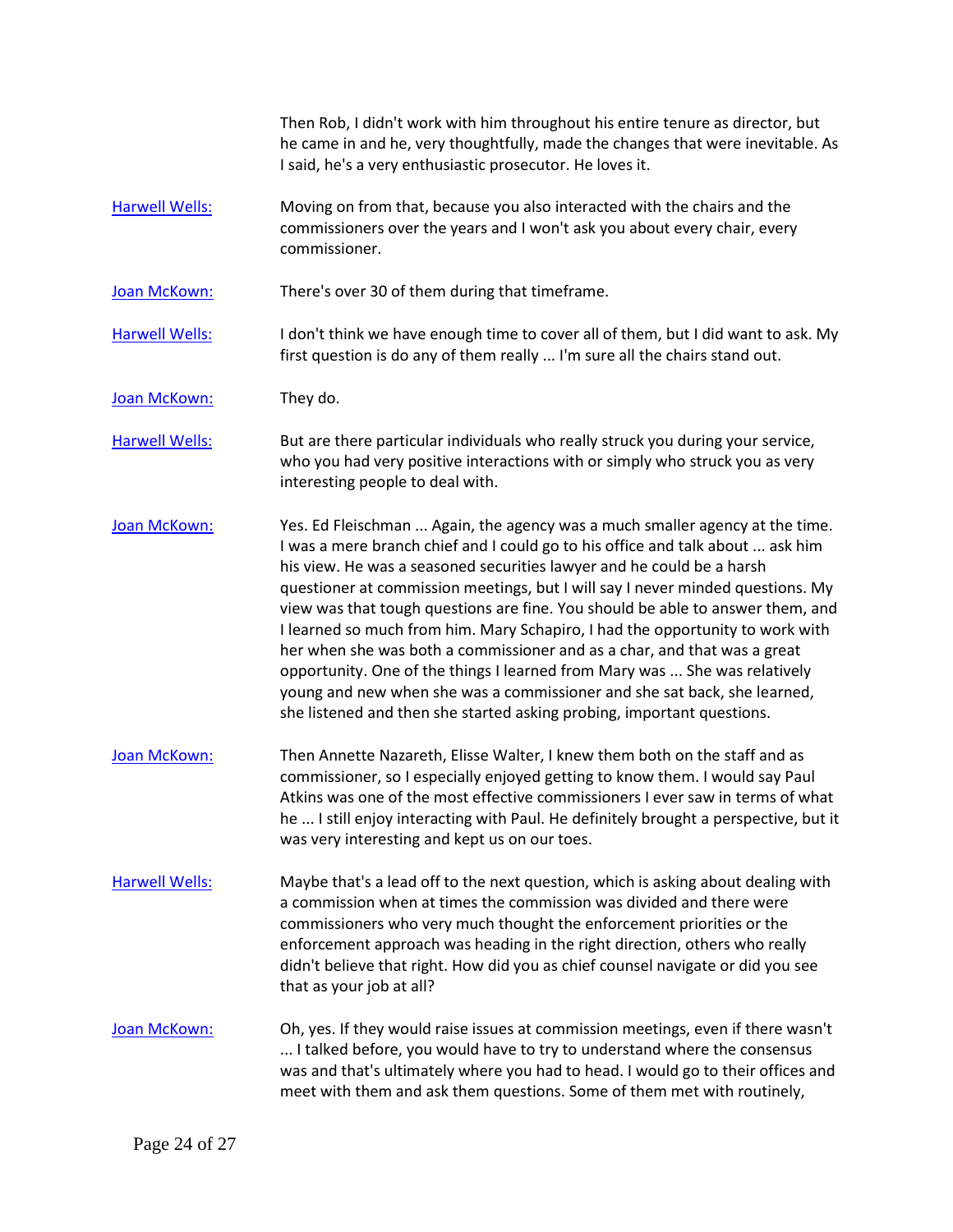more routinely than others. Steve Waltman, I should have mentioned him. He was a commissioner who was very interested in enforcement and how it got implemented. We would meet with him at least weekly. I would go to them. I would meet with them, if they had raised concern or question. Cindy Glassman. Again I can't name all of the commissioners, but there were a number that really raised good questions and I would go and meet with them and ask them, even if the vote hadn't gone their way, what was it that we could do? Sometimes there wasn't anything and sometimes you knew going in that they were not going to vote for something, which was hard. But you went forward and obviously you always understood it was the client, the commission's decision whether to bring a case or not.

- [Harwell Wells:](https://www.rev.com/transcript-editor/Edit?token=tl1lexRa23AgS7XII4m2CmVGaCVu1wAz9w7V-3M3ILayuU__yv29cEzFeX9vOK4TQv73WNBFK9H8LTgK9ZmekFxfzp0&loadFrom=DocumentSpeakerNameDeeplink&ts=4759.94) Okay, so turning from the commission to the staff, you've already in our interview named a number of people who clearly you thought very highly of and who you saw as really playing an important role in your career. Are there other people who come to mind because they were important perhaps. Many staffers work for many years and do wonderful work and don't get as much attention say as a commissioner or a chair does. Are there any other individuals who come to mind?
- [Joan McKown:](https://www.rev.com/transcript-editor/Edit?token=nrS5TCTm4lylGBoT2kXZO8tmvTdsr1loiu-F_5l2FGdT0qVp-wMvKdb2tIdwFH_z0ZWsALhyAudpcKi2IdmwlFKz_6Q&loadFrom=DocumentSpeakerNameDeeplink&ts=4783.09) There's many, and of course, you're almost asking me like which of my children I like better.
- [Harwell Wells:](https://www.rev.com/transcript-editor/Edit?token=yxMfn6IkO_vOOzo8Pr7agaKNXduXHAsp9cPev203eDHCCNIF1v8zOKgOrH0DpXEXJlj6SyOzIUNcuYlslIHjyyAqd6k&loadFrom=DocumentSpeakerNameDeeplink&ts=4789.01) I don't mean to do that.
- [Joan McKown:](https://www.rev.com/transcript-editor/Edit?token=pPyhw48HyS881uo_QuopxrG90lGk0csE9gGfOao9py-OxEQtsJMl-5DeFsI8XH5nWiIpCaScfJwqAf8WG5uCDbJVbBs&loadFrom=DocumentSpeakerNameDeeplink&ts=4790.25) But certainly I would say that Colleen ... Like I mentioned before Colleen Mahoney and Linda Thompson were certainly mentors. Rich Levine, a longserving senior person in the general counsel's office, he and I would communicate frequently. When both of us needed a reality check, each other was the one that we would call, most often and coordinate to make sure that we were speaking the same tune.
- [Harwell Wells:](https://www.rev.com/transcript-editor/Edit?token=faPEhsHTH6HCCD9lDc08I2Wjw4BblWK_vAGw_mXI-ynKojjGWqbkxLHVHSyuOtpyQqOSGKKg4KMMUSjAAP8pNYaXbls&loadFrom=DocumentSpeakerNameDeeplink&ts=4821.29) Okay, so it's been almost a decade since you left the ...

[Joan McKown:](https://www.rev.com/transcript-editor/Edit?token=X-LXjEiP7jpzTMDupU_pmLDbVh-OPzaYooKjztEi_xdeq1S6FL141W5gJLSVRQpXoA5OfKs1liLTl5GxjenmeMazUTU&loadFrom=DocumentSpeakerNameDeeplink&ts=4824.85) [crosstalk 01:20:25].

[Harwell Wells:](https://www.rev.com/transcript-editor/Edit?token=eqVreKGCmcOnqUQxLpRMBmK1JP5J1Gf9fRzj8mUS8Ofzg88ZetGhDET4qVqZxiw6mSlGTBGqMQaY0tAjkslJCCr2Yhg&loadFrom=DocumentSpeakerNameDeeplink&ts=4824.85) ... staff. You've clearly had a prominent role advising people on the other side of the table. Well, I have two questions in succession. The first will be perhaps the easier one, which is after the years of being on the staff, how did you find it on the other side, suddenly dealing with then representing individuals and enforcement actions?

[Joan McKown:](https://www.rev.com/transcript-editor/Edit?token=l3q9R4qIbV8EG0G89k7gj46dm6Yb6Sl3PuMJfIa5yGL8V6nrZ3oUYFgO-7zo-ZY_rXM3niNylIAGry6ZGY0Nx1315aU&loadFrom=DocumentSpeakerNameDeeplink&ts=4850.63) I can't imagine there's anyone that has gone to or from the SEC that didn't, in their new role, sit back and say, "I wish I'd known then what I know now," but I think that's really healthy. I think it is. Clients appreciate understanding. How is the commission going to, certainly in the counseling stage or if an issue has already occurred, how is the commission going to view this? What should you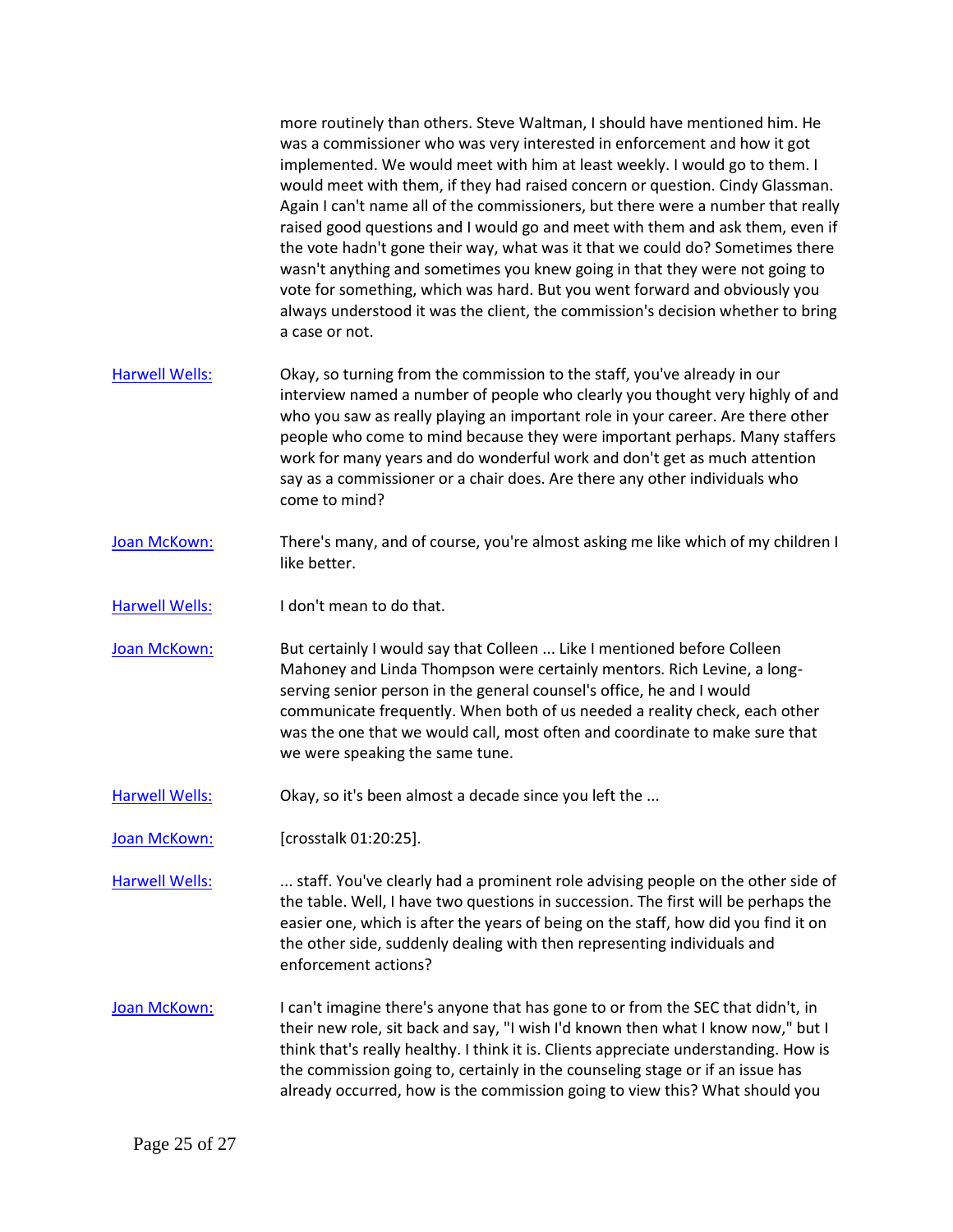be doing? What should you be doing to remediate? What can you expect in terms of an outcome here? You try to demystify it and make it not just a black box and then, of course, people that have gone from private practice into the agency I think are very helpful helping direct resources to areas where maybe some attention should be paid.

[Harwell Wells:](https://www.rev.com/transcript-editor/Edit?token=k4gY4ccAQlEwiq4Ex71h0q6_NiV1ccWAmXMQu1kAlnFDuWzIgC4SsNZwO57eSPOyUkJBFXnkOg_eTNf2ZQ8yaF6bEX4&loadFrom=DocumentSpeakerNameDeeplink&ts=4905.42) I think as a follow-up, have your years in private practice changed your views of the commission or of what you were doing while at the commission?

[Joan McKown:](https://www.rev.com/transcript-editor/Edit?token=QIG7dDSrTtxTdyJpHq99fR0mippzX91lj7C6IRic4VJweLgpjiVDwE84nKjMUqE4pcm-vzdHmWrZSvIz1Ed6nXZrndg&loadFrom=DocumentSpeakerNameDeeplink&ts=4913.05) No, not really. In fact, since I've left, I've had the opportunity to work with many alumni in private practice. Of course, you work with many members of the SEC defense bar. I know so many people that are alumni. I love having the opportunity to work with them. It actually reminds me of how much I enjoyed my time at the agency.

[Harwell Wells:](https://www.rev.com/transcript-editor/Edit?token=oajrRV6jgdylvU0nu-ccN1f9EED0CYOAuFQaUOc2Ce75XgHMXwHDTExNnFkVyoXL88tBIr2fuZdYK_nzm2v3JhAP1CY&loadFrom=DocumentSpeakerNameDeeplink&ts=4942.09) Okay, and I want to wrap up by asking, because we really are trying to capture some of your history at the agency, are the things either I haven't asked about or are there other things that you would like to be recorded or let us know about in this interview?

[Joan McKown:](https://www.rev.com/transcript-editor/Edit?token=U3_gZNP588lECnUcgT0W7j2AQD_fEeITJG_PeZlIsPV9gMcYCqgglHIc-3syPoJRNrOpBtECTUdjxOGrtN6-s25cC7w&loadFrom=DocumentSpeakerNameDeeplink&ts=4959) Yes, I think we've covered a lot. We've covered a lot. And of course, there's so much more, so many more cases, so many more big cases that happened during that time period. It would be more time than we have. The one thing that I do note in the most recent enforcement report that came out, they noted the decrease in staffing. I will say that prior to 2008, there was also a dramatic decrease in staffing. The division was down, at least in the home office, at least three assistant director groups. I am concerned about staffing being down now. Staffing was down then, if there is a crisis. I think it's a problem for the agency and I will say that you cannot do more with less. You can only do less with less, so we'll have to wait and see. Hopefully, I'm wrong. Hopefully, they don't need those resources, but I think resources are a more driving force and a deciding force on enforcement than people understand.

[Harwell Wells:](https://www.rev.com/transcript-editor/Edit?token=Z1_FD4pDvSv34q3Kba9H2GYGEwdJ0nxhqx5KJtwyDabtI_f_LdUZqShUs-ixwldZOPTkChmSrAHnSbG-VbcsUaQnEWo&loadFrom=DocumentSpeakerNameDeeplink&ts=5029.72) Can I ask one follow-up questions there.

[Joan McKown:](https://www.rev.com/transcript-editor/Edit?token=-ow3TGFShAOsNWj_cyodUgNsGskGeHSRFFfXOArRdbnDlA7bOE_yIcz2K7UBUjQvzeDwX6U_KZ3btmqr6Di1voq4wWE&loadFrom=DocumentSpeakerNameDeeplink&ts=5031.26) Sure.

[Harwell Wells:](https://www.rev.com/transcript-editor/Edit?token=24LCYqmzekuP1W_75LLYDcNTawdKk9qtUqe-srcKqvw-hgI872LmlES3fM4ImZz_O7NAfJlOqB82vvVjU7M1rkVFppo&loadFrom=DocumentSpeakerNameDeeplink&ts=5031.78) Which is in looking over the history of the SEC, in some degrees, it's almost always been resource-constrained, except perhaps immediately after say the 2002 crisis. How do you deal with that on a day-to-day level? How do you set your priorities knowing that your ... It's a comment by one former enforcement director that the number of attorneys and enforcement is always going to be less than those simply employed by Merrill Lynch much less any of the other banks.

[Joan McKown:](https://www.rev.com/transcript-editor/Edit?token=L2VbmnT3IxWmdWb037w6X59PCtcmbem-n3x9-h_hrU0dhi3lN9932ibK7j56dA4BBqdIZCBZNhJ7VvgrVxmAVJoMVGA&loadFrom=DocumentSpeakerNameDeeplink&ts=5061.1) You do have to try to figure out how you leverage your resources. That is why, in case selection, doing an analysis while you're doing an investigation, is this